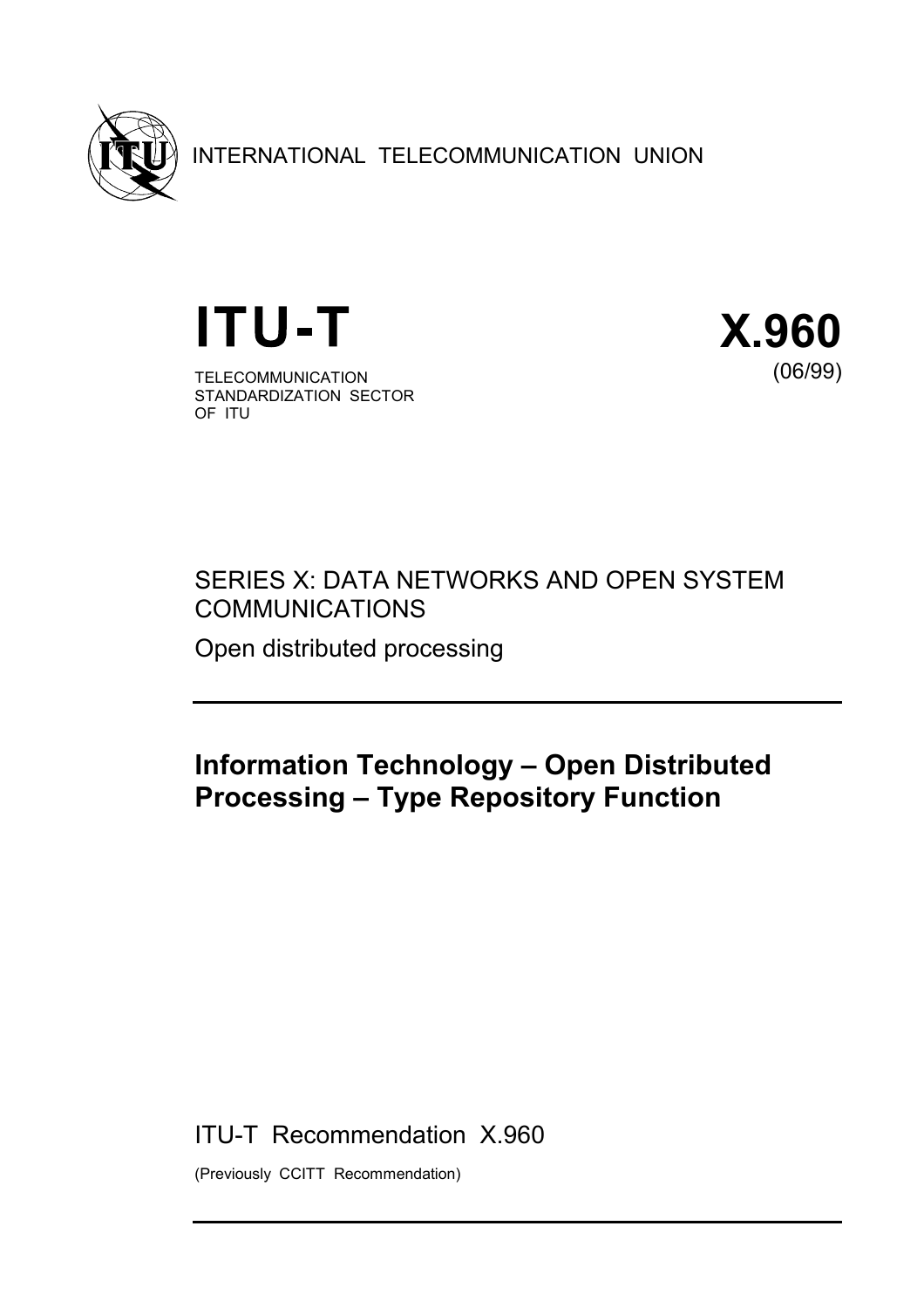# ITU-T X-SERIES RECOMMENDATIONS

# **DATA NETWORKS AND OPEN SYSTEM COMMUNICATIONS**

| PUBLIC DATA NETWORKS                          |                 |
|-----------------------------------------------|-----------------|
| Services and facilities                       | $X.1 - X.19$    |
| Interfaces                                    | $X.20 - X.49$   |
| Transmission, signalling and switching        | $X.50 - X.89$   |
| Network aspects                               | $X.90 - X.149$  |
| Maintenance                                   | X.150-X.179     |
| Administrative arrangements                   | X.180-X.199     |
| OPEN SYSTEMS INTERCONNECTION                  |                 |
| Model and notation                            | X.200-X.209     |
| Service definitions                           | X.210-X.219     |
| Connection-mode protocol specifications       | X.220-X.229     |
| Connectionless-mode protocol specifications   | X.230-X.239     |
| PICS proformas                                | X.240-X.259     |
| Protocol Identification                       | X.260-X.269     |
| <b>Security Protocols</b>                     | X.270-X.279     |
| Layer Managed Objects                         | X.280-X.289     |
| Conformance testing                           | X.290-X.299     |
| INTERWORKING BETWEEN NETWORKS                 |                 |
| General                                       | $X.300 - X.349$ |
| Satellite data transmission systems           | X.350-X.399     |
| MESSAGE HANDLING SYSTEMS                      | X.400-X.499     |
| <b>DIRECTORY</b>                              | X.500-X.599     |
| OSI NETWORKING AND SYSTEM ASPECTS             |                 |
| Networking                                    | X.600-X.629     |
| Efficiency                                    | X.630-X.639     |
| Quality of service                            | X.640-X.649     |
| Naming, Addressing and Registration           | X.650-X.679     |
| Abstract Syntax Notation One (ASN.1)          | X.680-X.699     |
| OSI MANAGEMENT                                |                 |
| Systems Management framework and architecture | X.700-X.709     |
| Management Communication Service and Protocol | X.710-X.719     |
| Structure of Management Information           | X.720-X.729     |
| Management functions and ODMA functions       | X.730-X.799     |
| <b>SECURITY</b>                               | X.800-X.849     |
| <b>OSI APPLICATIONS</b>                       |                 |
| Commitment, Concurrency and Recovery          | $X.850 - X.859$ |
| Transaction processing                        | X.860-X.879     |
| Remote operations                             | X.880-X.899     |
| <b>OPEN DISTRIBUTED PROCESSING</b>            | X.900-X.999     |
|                                               |                 |

*For further details, please refer to ITU-T List of Recommendations.*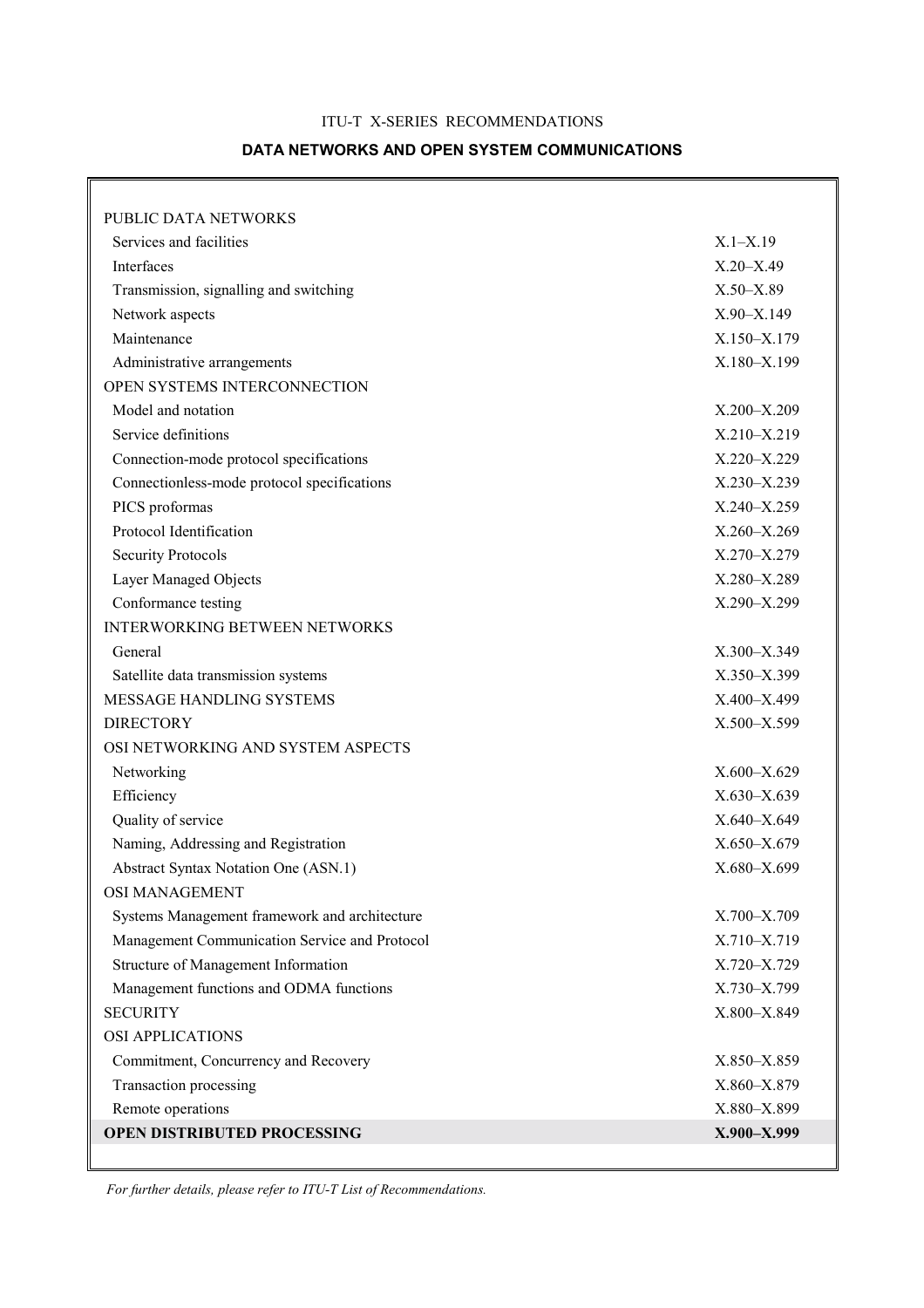# **INTERNATIONAL STANDARD 14769**

# **ITU-T RECOMMENDATION X.960**

# **INFORMATION TECHNOLOGY - OPEN DISTRIBUTED PROCESSING -TYPE REPOSITORY FUNCTION**

#### **Summary**

This Recommendation | International Standard defines a framework for describing and managing types of interest in ODP systems. Specifically:

- it determines what entities need to be typed and what needs to be defined about the identified types;
- it identifies and characterizes type languages sufficient to describe the types of interest;
- it specifies a generic type repository function which can be specialized to a specific type system or type notation, and which provides for storage, retrieval and management of type descriptions and relationships between types, for naming of types in a manner consistent with the ODP naming framework, and for interworking and federation of different type repositories.

#### **Source**

The ITU-T Recommendation X.960 was approved on 18 June 1999. The identical text is also published as ISO/IEC International Standard 14769.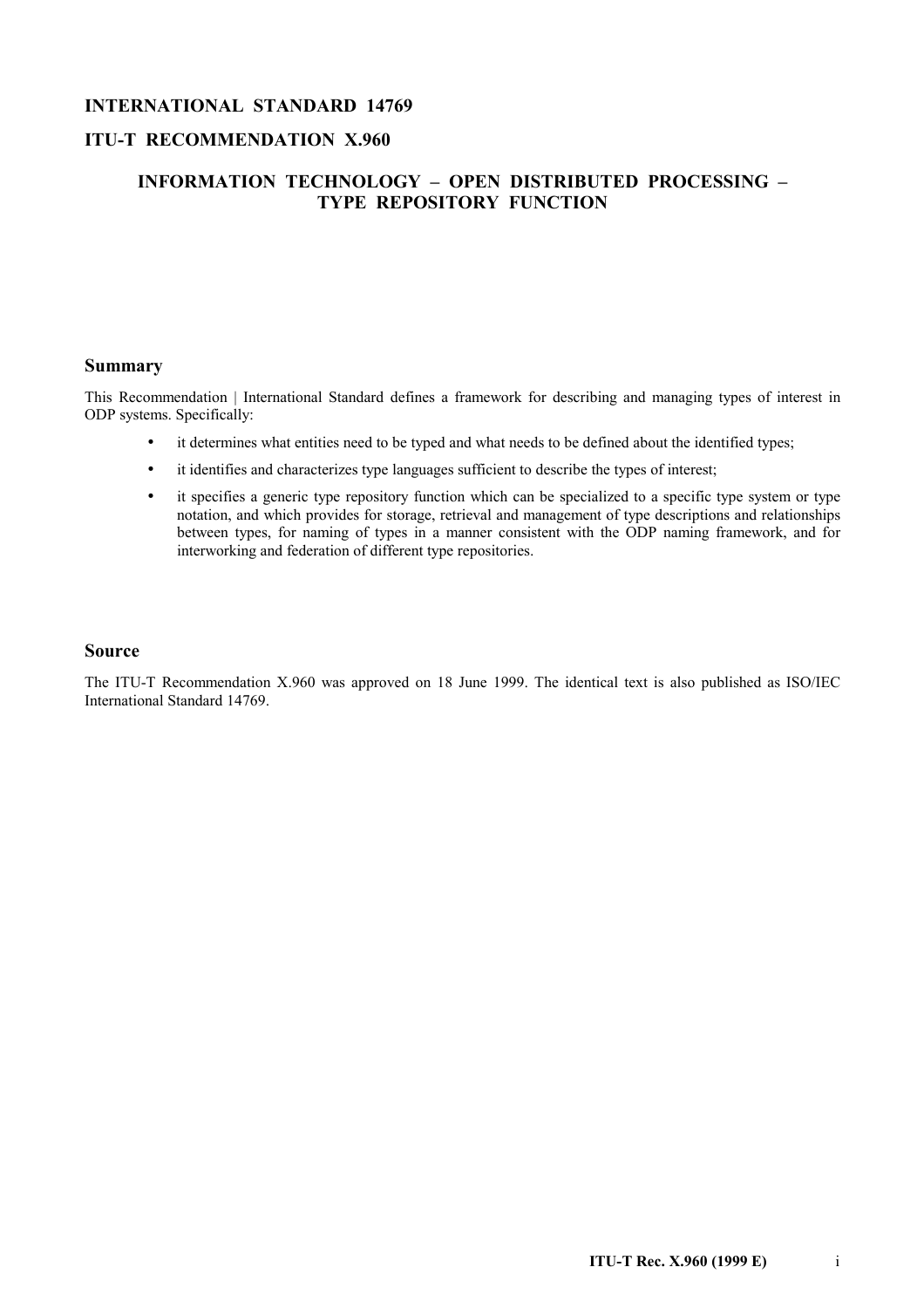# **FOREWORD**

ITU (International Telecommunication Union) is the United Nations Specialized Agency in the field of telecommunications. The ITU Telecommunication Standardization Sector (ITU-T) is a permanent organ of the ITU. The ITU-T is responsible for studying technical, operating and tariff questions and issuing Recommendations on them with a view to standardizing telecommunications on a worldwide basis.

The World Telecommunication Standardization Conference (WTSC), which meets every four years, establishes the topics for study by the ITU-T Study Groups which, in their turn, produce Recommendations on these topics.

The approval of Recommendations by the Members of the ITU-T is covered by the procedure laid down in WTSC Resolution No. 1.

In some areas of information technology which fall within ITU-T's purview, the necessary standards are prepared on a collaborative basis with ISO and IEC.

#### NOTE

In this Recommendation, the expression "Administration" is used for conciseness to indicate both a telecommunication administration and a recognized operating agency.

#### INTELLECTUAL PROPERTY RIGHTS

The ITU draws attention to the possibility that the practice or implementation of this Recommendation may involve the use of a claimed Intellectual Property Right. The ITU takes no position concerning the evidence, validity or applicability of claimed Intellectual Property Rights, whether asserted by ITU members or others outside of the Recommendation development process.

As of the date of approval of this Recommendation, the ITU had not received notice of intellectual property, protected by patents, which may be required to implement this Recommendation. However, implementors are cautioned that this may not represent the latest information and are therefore strongly urged to consult the TSB patent database.

#### © ITU 2000

All rights reserved. No part of this publication may be reproduced or utilized in any form or by any means, electronic or mechanical, including photocopying and microfilm, without permission in writing from the ITU.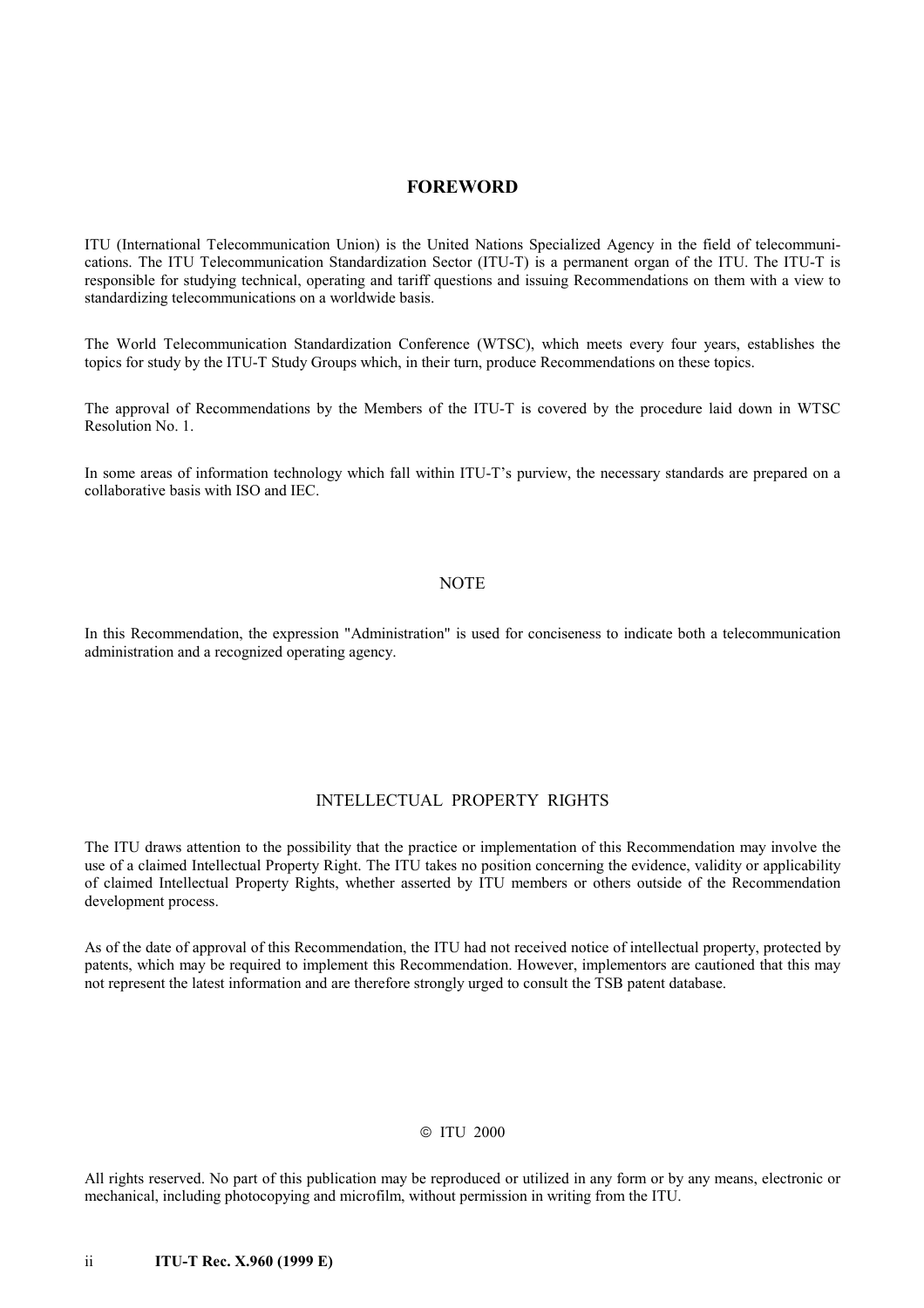# **CONTENTS**

|   |     |                                                                                  | Page           |
|---|-----|----------------------------------------------------------------------------------|----------------|
| 1 |     |                                                                                  | $\mathbf{1}$   |
| 2 |     |                                                                                  | 1              |
|   | 2.1 |                                                                                  | 1              |
|   | 2.2 |                                                                                  | $\overline{2}$ |
| 3 |     |                                                                                  | $\overline{2}$ |
|   | 3.1 |                                                                                  | 2              |
|   | 3.2 |                                                                                  | 4              |
|   | 3.3 |                                                                                  | 5              |
| 4 |     |                                                                                  | 5              |
| 5 |     |                                                                                  | 5              |
|   | 5.1 |                                                                                  | 5              |
|   | 5.2 |                                                                                  | 6              |
| 6 |     |                                                                                  | 6              |
|   | 6.1 |                                                                                  | 6              |
|   | 6.2 |                                                                                  | 6              |
|   |     | 6.2.1                                                                            | 6              |
|   |     | 6.2.2                                                                            | 8              |
|   |     | 6.2.3                                                                            | 10             |
|   | 6.3 |                                                                                  | 10             |
|   | 6.4 |                                                                                  | 11             |
| 7 |     |                                                                                  | 11             |
|   | 7.1 |                                                                                  | 11             |
| 8 |     |                                                                                  | 12             |
|   | 8.1 |                                                                                  | 12             |
| 9 |     |                                                                                  | 12             |
|   |     |                                                                                  | 14             |
|   | A.1 |                                                                                  | 14             |
|   | A.2 |                                                                                  | 16             |
|   | A.3 |                                                                                  | 17             |
|   |     |                                                                                  | 23             |
|   |     |                                                                                  | 24             |
|   | C.1 | Problems arising through reference to the OMG Meta-Object Facility specification | 24             |
|   | C.2 |                                                                                  | 24             |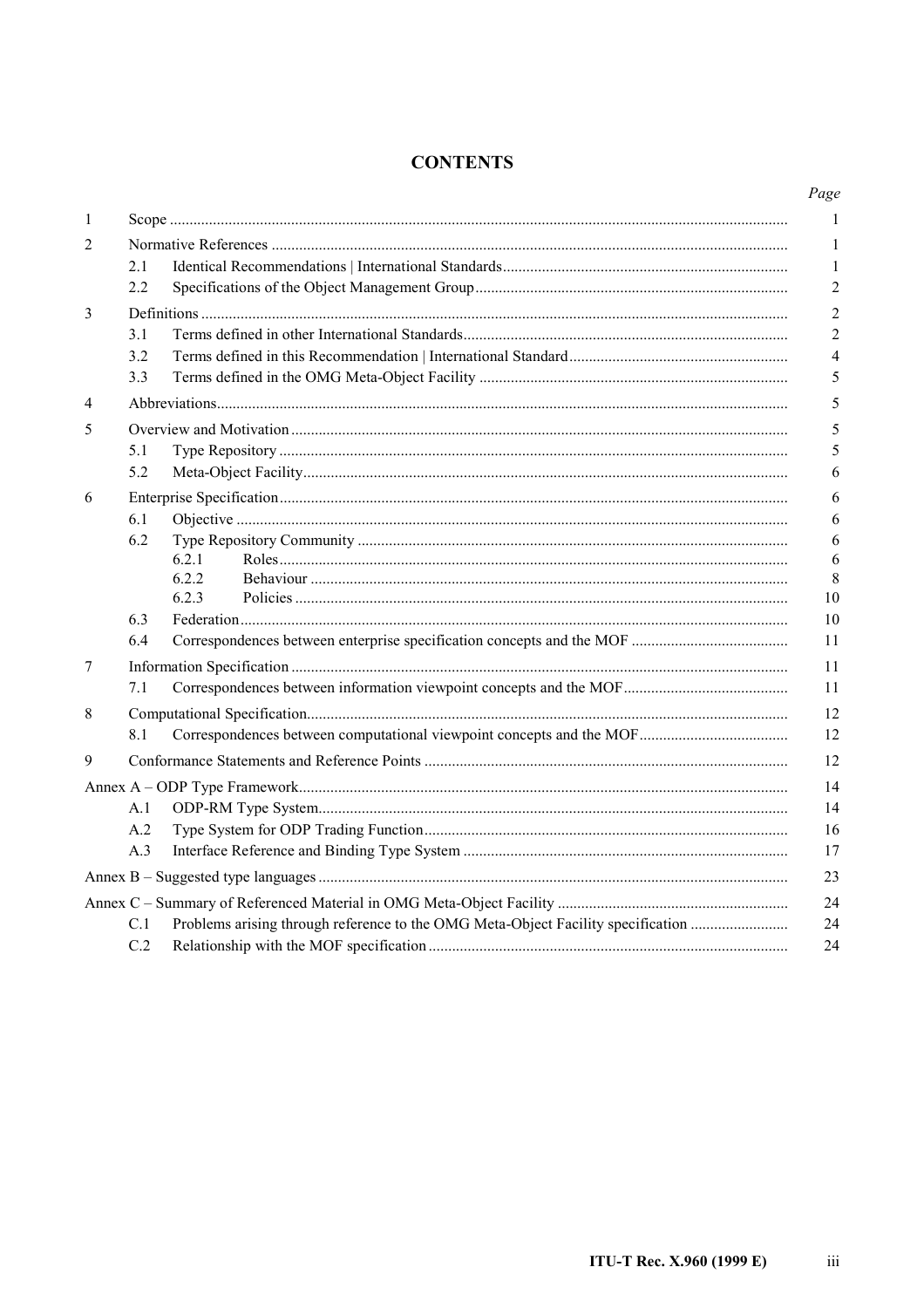# **Introduction**

This Recommendation | International Standard prescribes the ODP Type Repository Function (subclause 14.4 of ITU-T Rec. X.903 | ISO/IEC 10746-3) to support the storage, retrieval and management of type descriptions within an identified framework for type descriptions.

ITU-T Rec. X.902 | ISO/IEC 10746-2 provides a general definition of type in subclause 9.7; this definition allows the description of types using any predicate. ITU-T Rec. X.903 | ISO/IEC 10746-3 introduces a number of target concepts specific to particular viewpoints. This Recommendation | International Standard supports the establishment of type definitions based on the concepts defined in the ODP family of Recommendations | International Standards.

This Recommendation | International Standard enables type descriptions for use by the ODP functions outlined in ISO/ IEC 10746-3. Type descriptions can occur in specifications from any viewpoint, e.g. enterprise specification can introduce enterprise types. This Recommendation | International Standard specifically addresses the needs of the ODP computational and engineering viewpoint types, but is capable of supporting type descriptions coming from other viewpoint languages.

This Recommendation | International Standard permits the use of multiple type description languages. There are a number of widely used and standardized languages for type description, for example CORBA IDL, ASN.1, LOTOS, GDMO and SDL, which fulfil some of the requirements of type descriptions in ODP-RM. This Recommendation  $\vert$ International Standard does not define a single all-encompassing type language. Users can use either existing languages or languages defined within other ODP Recommendations | International Standards. Annex B is an informative annex outlining languages that support large sets of target concepts.

This Recommendation | International Standard supports type systems with a type Type (e.g. pass type as parameters as in the ODP computational language).

ITU-T Rec. X.903 | ISO/IEC 10746-3 defines a subtype relationship between computational operational interface signature types. This Recommendation | International Standards supports a wider variety of relationships between types, which might include the analysis of behaviour and environment contracts, but the definition of such relationships is not within the scope of this Recommendation | International Standard. Relationships between types can either be asserted or deduced. It is recognized that not all relationships (including equivalence) can always be automatically deduced. However, automatic deduction should be encouraged whenever applicable.

The type repository function supports the allocation of identifiers to types in order to allow the transmission of these "shorthand" representations across domains (i.e. between objects using different type repositories).

The type repository function addresses interworking and federation to support the distribution of the type repository function by clarifying the notion of type domains. This function supports both federation of type domains handling equivalent type systems and federation of type domains handling different type systems.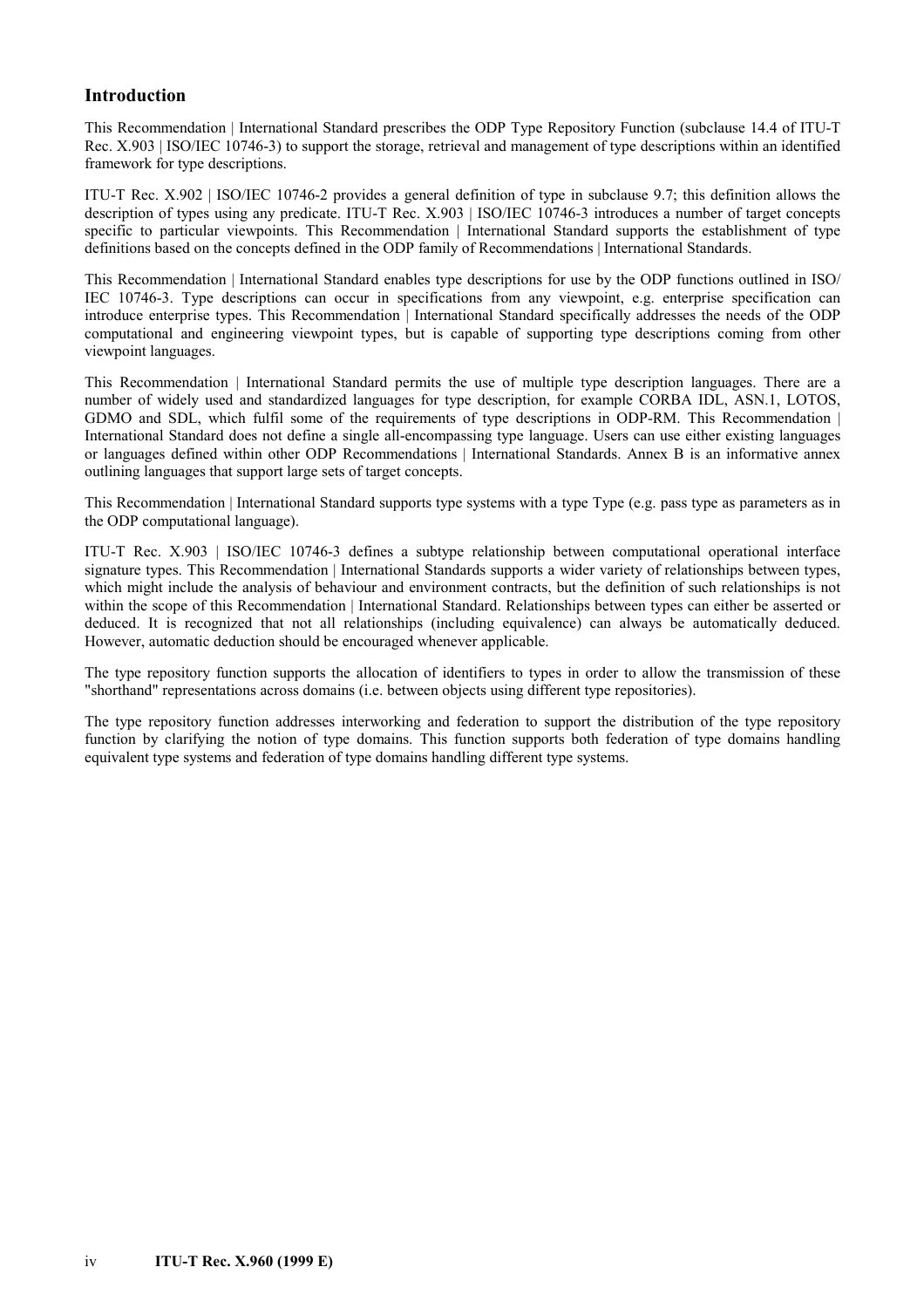#### **ITU-T RECOMMENDATION**

# **INFORMATION TECHNOLOGY – OPEN DISTRIBUTED PROCESSING – TYPE REPOSITORY FUNCTION**

#### **1 Scope**

The concept of "type" is fundamental to ODP systems; the interaction model of ODP-RM involves strongly-typed interactions.

This Recommendation | International Standard:

- defines a framework for describing types of interest in ODP systems by determining what entities need to be typed and what needs to be said about the identified types. The primary focus of this work is the computational interface type system;
- identifies and characterizes type languages sufficient to describe the types identified above in an informative annex;
- provides enterprise, information, and computational specifications of a generic type repository function within the type description framework which can be specialized to select a specific type system or type notation. The type repository function provides:
	- storage and retrieval of type descriptions;
	- management of type descriptions;
	- management of the relationship between types including matching of types;
	- naming of types (in a manner consistent with ODP Naming Framework);
	- interworking and federation of different type repositories.

This Recommendation | International Standard provides a standard method of accessing type descriptions used within open distributed processing systems, where the type descriptions can be in various concrete syntaxes and type languages used in these open distributed processing systems. This Recommendation | International Standard also facilitates the dynamic matching of types for interactions, binding and trading purposes.

#### **2 Normative References**

The following Recommendations and International Standards contain provisions which, through reference in this text, constitute provisions of this Recommendation | International Standard. At the time of publication, the editions indicated were valid. All Recommendations and International Standards are subject to revision, and parties to agreements based on this Recommendation | International Standard are encouraged to investigate the possibility of applying the most recent edition of the Recommendations and Standards listed below. Members of IEC and ISO maintain registers of currently valid International Standards. The Telecommunication Standardization Bureau of ITU maintains a list of the currently valid ITU-T Recommendations.

#### **2.1 Identical Recommendations | International Standards**

- ITU-T Recommendations X.680-series (1997) | ISO/IEC 8824 (all parts):1998, *Information technology Abstract Syntax Notation One (ASN.1)*.
- ITU-T Recommendation X.725 (1995) | ISO/IEC 10165-7:1996, *Information technology Open Systems Interconnection – Structure of management information: General relationship model.*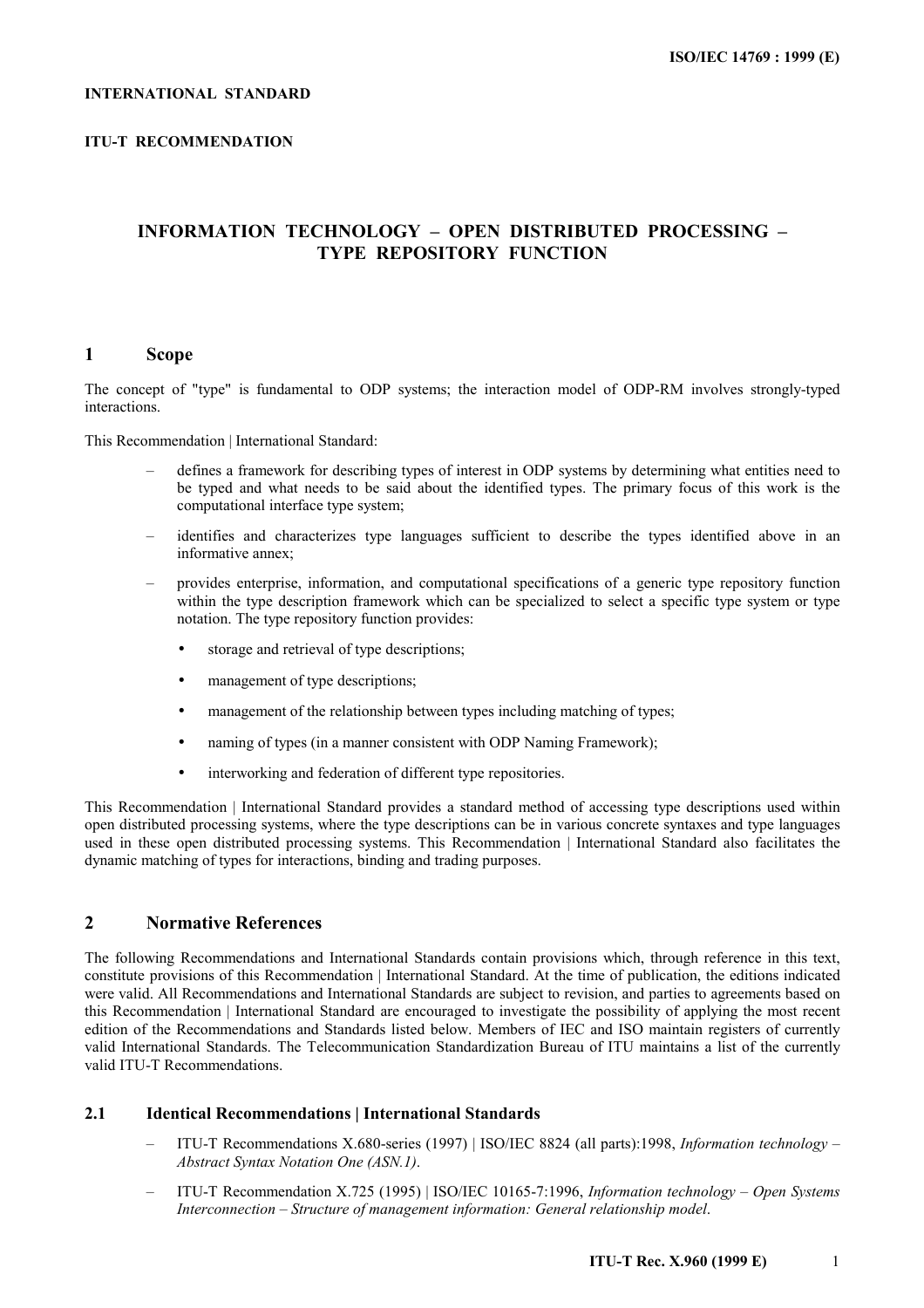- ITU-T Recommendation X.902 (1995) | ISO/IEC 10746-2:1996, *Information technology Open Distributed Processing – Reference Model: Foundations.*
- ITU-T Recommendation X.903 (1995) | ISO/IEC 10746-3:1996, *Information technology Open Distributed Processing – Reference Model: Architecture.*
- ITU-T Recommendation X.910 (1998) | ISO/IEC 14771:1999, *Information technology Open Distributed Processing – Naming Framework.*
- ITU-T Recommendation X.920 (1997) | ISO/IEC 14750:1999, *Information technology Open Distributed Processing – Interface definition language.*
- ITU-T Recommendation X.930 (1998) | ISO/IEC 14753:1999, *Information technology Open Distributed Processing – Interface references and binding.*
- ITU-T Recommendation X.950 (1997) | ISO/IEC 13235-1:1998, *Information technology Open Distributed Processing - Trading function: Specification.*

# **2.2 Additional References**

- ISO/IEC 10027:1990, *Information technology Information Resource Dictionary System (IRDS) framework.*
- ISO/IEC 13719 (all parts):1998, *Information technology Portable Common Tool Environment (PCTE).*
- $ISO/IEC 15474$  (all parts):...<sup>1)</sup>, *Information technology CDIF Framework.*

# **2.3 Specifications of the Object Management Group**

This Recommendation | International Standard makes references to the following specifications:

- ñ Object Management Group, ad/97-08-14 and ad/97-08-15, *Meta-Object Facility*, 1997.
- ñ Object Management Group, ad/97-08-02 through ad/98-08-09, *Unified Modelling Language*, 1997.

Annex C identifies the clauses of this Recommendation | International Standard that reference text in the Meta-Object Facility.

# **3 Definitions**

For the purposes of this Recommendation | International Standard, the following definitions apply, except for where the text is described as being common with the Meta-Object Facility.

# **3.1 Terms defined in other International Standards**

This Recommendation | International Standard makes use of the following terms defined in ITU-T Rec. X.902 | ISO/IEC 10746-2 Open Distributed Processing – Reference Model: Foundations):

- action;
- behaviour;
- binding;
- client object;
- consumer object:
- creation (of an  $\langle X \rangle$ );
- data type;
- deletion (of an  $\langle X \rangle$ );
- domain;
- environment contract type;
- identifier;
- information:
- instance (of a type);

 $\mathcal{L}_\text{max}$ 1) To be published.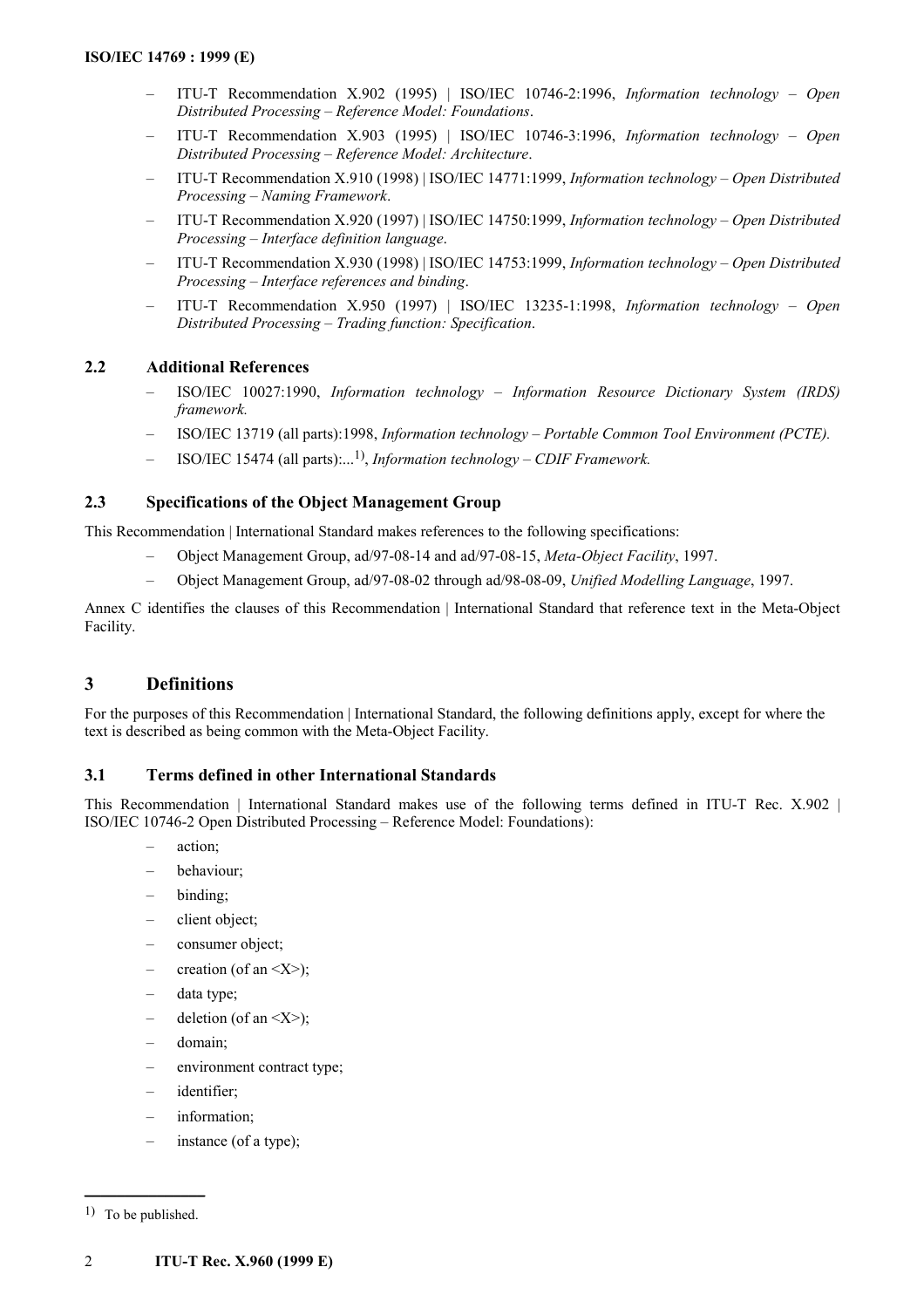- instantiation (of an  $\langle X \rangle$ );
- interface:
- interface signature;
- name;
- obligation;
- ODP standard;
- ODP system;
- $-$  object;
- policy;
- role;
- subtype;
- $-$  supertype;
- state (of an object);
- $<$ X $>$  template;
- $-$  trading;
- type;
- $-$  viewpoint.

This Recommendation | International Standard makes use of the following terms defined in ITU-T Rec. X.903 | ISO/IEC 10746-3 (Open Distributed Processing – Reference Model: Architecture):

- announcement signature;
- $\hbox{–}$  binding object;
- community;
- $\blacksquare$  compound binding;
- computational interface;
- computational interface signature;
- computational interface type;
- computational object signature;
- computational specification;
- computational viewpoint;

NOTE – Throughout this Recommendation | International Standard, the qualifier "computational" is frequently omitted.

- dynamic schema:
- engineering interface reference;
- enterprise specification;
- $-\langle X\rangle$  federation;
- $\blacksquare$  flow signature type;
- flow type;
- information specification;
- interrogation signature;
- invariant schema;
- invocation;
- operation;
- operation signature type;
- operational interface signature;
- $-$  primitive binding;
- $\blacksquare$  primitive signal binding type;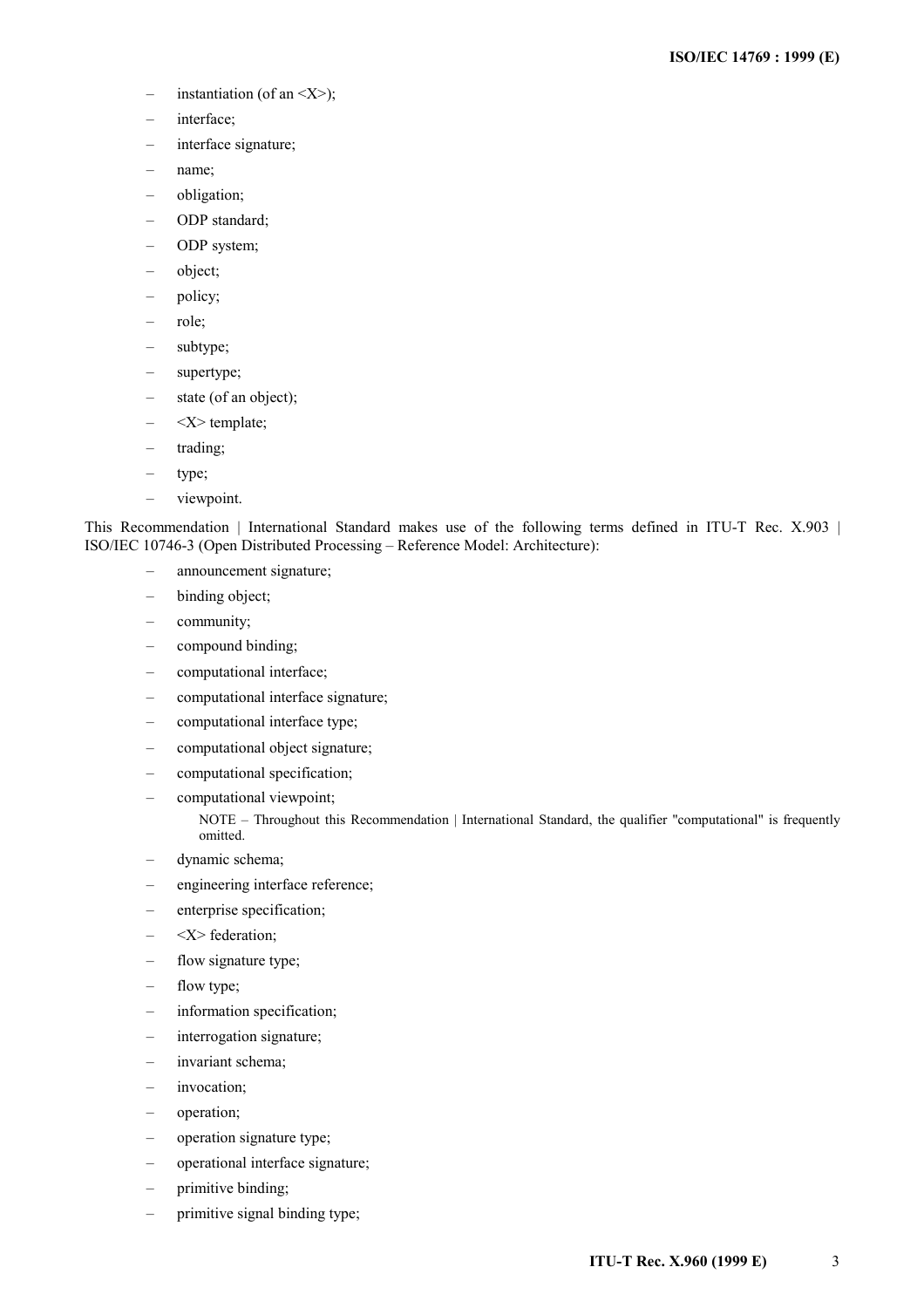- primitive stream binding type;
- service offer;
- signal interface signature type;
- signal signature type;
- static schema;
- stream interface signature type;
- termination signature type;
- trading function;
- type repository function.

This Recommendation | International Standard makes use of the following terms defined in ITU-T Rec. X.950 | ISO/IEC 13235-1 (Open Distributed Processing – Trading Function: Specification):

- service type;
- property type.

This Recommendation | International Standard makes use of the following terms defined in ITU-T Rec. X.930 | ISO/IEC 14753 (Open Distributed Processing – Interface References and Binding):

- additional information;
- behaviour;
- causality information;
- channel class:
- direct reference type;
- flow description type;
- flow type;
- group information;
- interface description type;
- interface reference;
- interface type;
- location information;
- non-interpreted reference type;
- null reference type;
- opaque information;
- operation description type;
- operation type;
- operational interface type;
- quality-of-service statement type;
- relocation information;
- security information;
- stream interface type.

#### **3.2 Terms defined in this Recommendation | International Standard**

This Recommendation | International Standard defines the following terms:

- **3.2.1** relationship: A predicate involving two or more roles with assigned values.
- **3.2.2** relationship type: A type of relationship which expresses the number and type of the roles.
- **3.2.3** relation: A set of relationships of the same relationship type.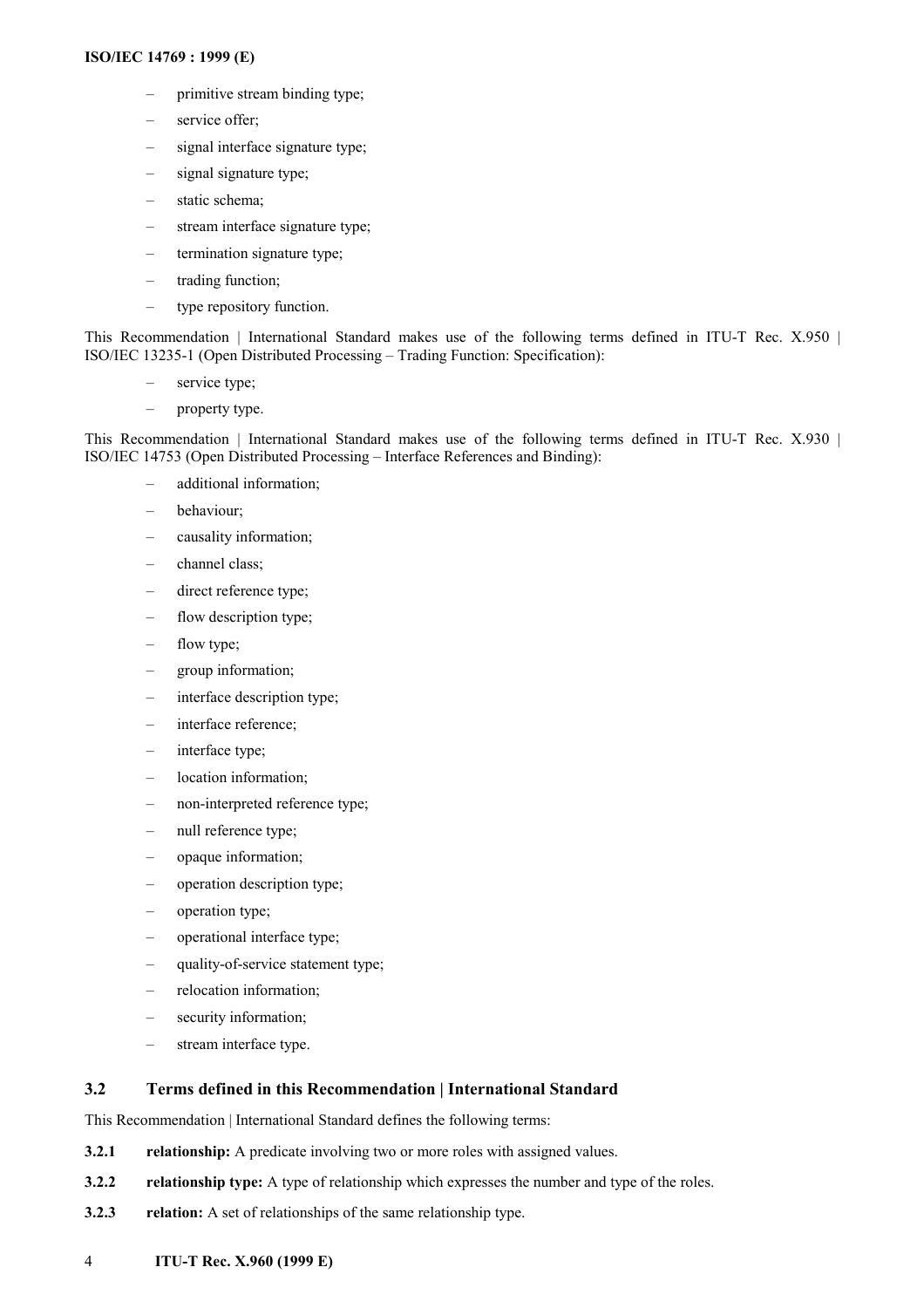# **3.3 Terms defined in the OMG Meta-Object Facility**

In text described as common with the Meta-Object Facility, this Recommendation | International Standard uses the following definition.

**3.3.1 Meta-Object Facility:** a specification of the Object Management Group for repositories of type information for arbitrary type systems.

#### **4 Abbreviations**

For the purposes of this Recommendation | International Standard, the following abbreviations apply.

| IDL.       | Interface Definition Language                       |
|------------|-----------------------------------------------------|
| MOF        | Meta-Object Facility                                |
| <b>ODP</b> | <b>Open Distributed Processing</b>                  |
|            | ODP-RM Open Distributed Processing: Reference Model |
| OMG        | <b>Object Management Group</b>                      |
| TR         | ODP Type Repository                                 |

The following additional abbreviations occur in sections of the OMG Meta-Object Facility specification which are incorporated by reference in this Recommendation | International Standard:

|        | CORBA Common Object Request Broker Architecture |
|--------|-------------------------------------------------|
| MODL – | Meta-Object Definition Language                 |
| OCL.   | <b>Object Constraint Language</b>               |
| UML.   | Unified Modelling Language                      |

# **5 Overview and Motivation**

Open distributed processing in multi-organizational environments requires that various kinds of meta-level information are available at run-time in each interoperating system.

Especially, information is needed about types and type systems, for determining:

- conformity of information presentation during compilation;
- similarity of offered and requested services in trading;
- conformity and substitutability of servers during service invocation;
- required configuration of objects for object binding;

Cooperation between autonomous systems requires knowledge about the relationships between types or type systems.

#### **5.1 Type Repository**

The type repository stores type definitions, type relations, and information about the type system itself.

A type system is structured by a set of target concepts. It should be noted that the set of target concepts may grow during the lifetime of the type system. For example, the ODP-RM computational type system includes the following target concepts: object, type, template, service, interface, operation, stream, flow, signal. Based on these target concepts, a banking application could define types applicable for banking, e.g. a BankAccount interface with operations deposit, withdraw, and balance.

No single type system or type language can be assumed. There are already a multiplicity of type systems in use (including many standardized ones) and often many type languages for each type system. For example, protocol data units can be described in ASN.1, data types in ACT-ONE, relational schemata in SQL, file formats in COBOL, interfaces in ODP IDL, pipes in ISO RPC IDL. A canonical type system or canonical type language would have to be a superset of all existing type systems and type languages. Furthermore, the set of target concepts is open-ended and so every new target concept would require the extension of the canonical type language. This is technically and politically infeasible.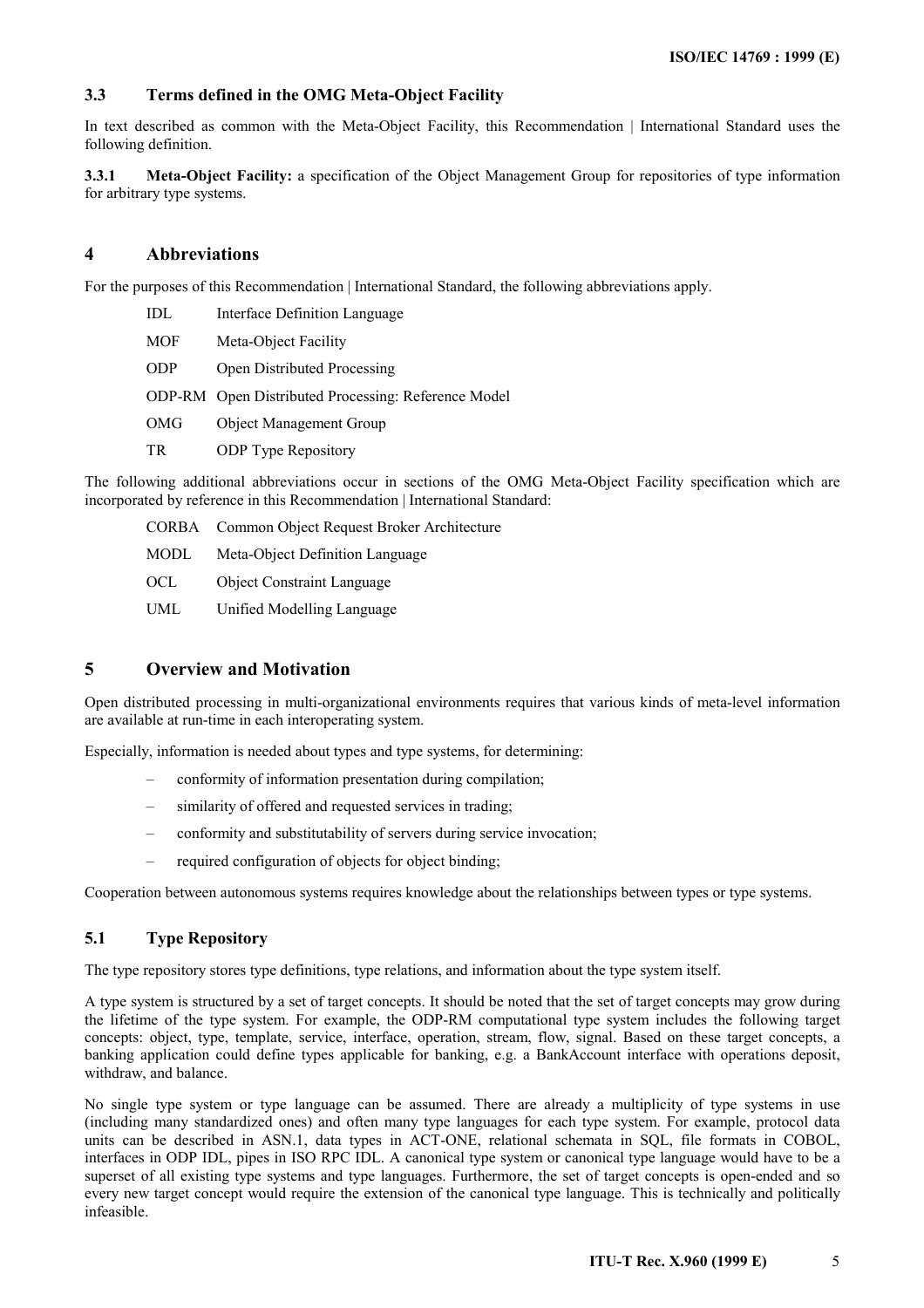#### **ISO/IEC 14769 : 1999 (E)**

Although no single type system or type language can be assumed, it is nonetheless possible to develop specific languages for interchange between type systems, e.g. the CDIF family of standards.

The set of relationships between types and type systems cannot be predetermined. The type repository depends on both external assertions of relationships in addition to its own ability to derive relationships through semantic analysis.

Some type descriptions can be used as templates. A template has sufficient detail to enable instantiation on a selected platform. On another platform, the same description may not be sufficient as a template.

NOTE – The architecture described conforms to the IRDS Framework.

#### **5.2 Meta-Object Facility**

This Recommendation | International Standard is technically aligned with the OMG Meta-Object Facility, a specification of a type repository system for models (types in ODP) and meta-models (type systems in ODP). The definition of a metamodel (type system) includes the definition of classes (target concepts in ODP) and associations (type relations in ODP).

The Meta-Object Facility can support multiple meta-models (type systems) and multiple models (types) within each meta-model (type system). The Meta-Object Facility unifies the handling of models and meta-models by developing a meta-meta-model (type system for describing type systems) for defining meta-models. Thus, all handling of information is performed relative to a nominated set of meta-information. A newly created Meta-Object Facility contains only the meta-meta-model, enabling the definition of meta-models (type systems), which in turn enable the definition of models (types).

The Meta-Object Facility is type-language neutral. It stores models, meta-models and its own meta-meta-model as graphs of linked CORBA objects; the mechanisms which translate to/from these graphs into particular syntaxes are outside the scope of the Meta-Object Facility specification.

The Meta-Object Facility was developed to support generic modelling needs which occur in such areas as information management, software development, and data warehousing. The overview of the Meta-Object Facility is given in Section 2: "Facility Purpose and Use" of the OMG Meta-Object Facility specification.

# **6 Enterprise Specification**

The scope of an enterprise specification is defined in ITU-T Rec. X.903 | ISO/IEC 10746-3 and refined by ODP Enterprise Language. The enterprise specification identifies the objectives and the policy statements that govern the activities of the type repository function.

#### **6.1 Objective**

The objective of the type repository function is to manage a repository of type system descriptions, type descriptions and type relationships so that queries can be made on any stored type system description, type description or type relationship, whenever needed for the development, operation, and management of ODP systems.

#### **6.2 Type Repository Community**

A type repository community consists of objects that take on one or more roles within the community. The behaviour of each role and the behaviour of the community as a whole are governed by a set of repository policy rules. Members of the community are obliged to obey these policy rules.

#### **6.2.1 Roles**

Objects may take on the following roles within a type repository community as shown in Table 1 and as illustrated in Figure 1. A type repository is governed by a single TR type system description, but is intended to handle multiple type systems, each containing a set of types as representations for the target concepts of that type system (see examples in Annex A). This Recommendation | International Standard defines the TR type system.

NOTE 1 – Information about types and type systems includes the relationships between types and the relationships between type systems.

NOTE  $2 -$  Examples of a type system include the Pascal programming language, SQL schemas for defining relational tables, and trader service types (see A.2.) Examples of a type include a Pascal function declaration, the definition of a payroll database in SQL, or a printer service type for the trader.

#### **6.2.1.1 Cardinality of Roles**

The purpose of this subclause is to define how many times each role can occur in the enterprise specification. It does not constrain the number of objects that can fill each role; that is the subject of 6.2.1.2.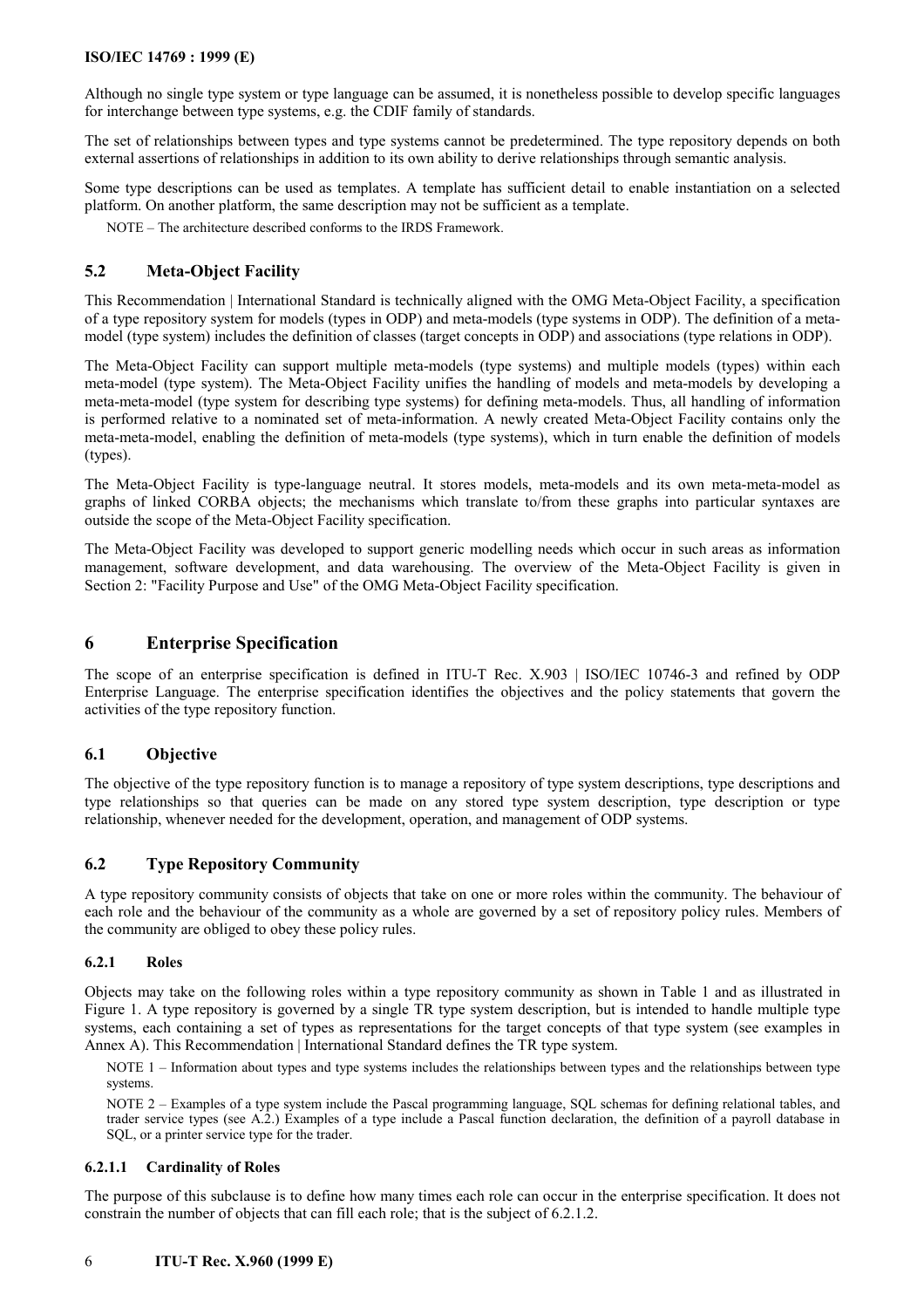A type repository community contains exactly one type repository role and exactly one TR type system description that defines how the type repository is structured. There can be 0 or more TR type system users.

There can be 0 or more type system descriptions that define how type descriptions in that type system are structured.

For each type system description, there is exactly one type system author and at most one type system publisher. For each type system description, there can be 0 or more type system users.

For each type system description, there can be 0 or more type descriptions which describe a type in the structure prescribed by the type system description.

For each type description, there is exactly one type system description which prescribes the structure of the type description. For each type description, there is exactly one type author and at most one type publisher. For each type description, there can be 0 or more type users.



Figure 1 – Roles and Activities in the Type Repository Community

#### **6.2.1.2 Restrictions on Filling Roles**

There are no restrictions on whether any role is filled by an atomic enterprise object or by a community of enterprise objects. There are no restrictions on whether any enterprise object is involved in filling (either directly or indirectly through involvement in a community) more than one role within the community.

An enterprise object can be part of multiple type repository communities, possibly filling different roles in different communities.

 $NOTE - At this level of abstraction, these restrictions on cardinalities and role-filling are the minimal restrictions required for$ conformance. Specifications which refine this enterprise specification can introduce additional restrictions without loss of conformance to this Recommendation | International Standard.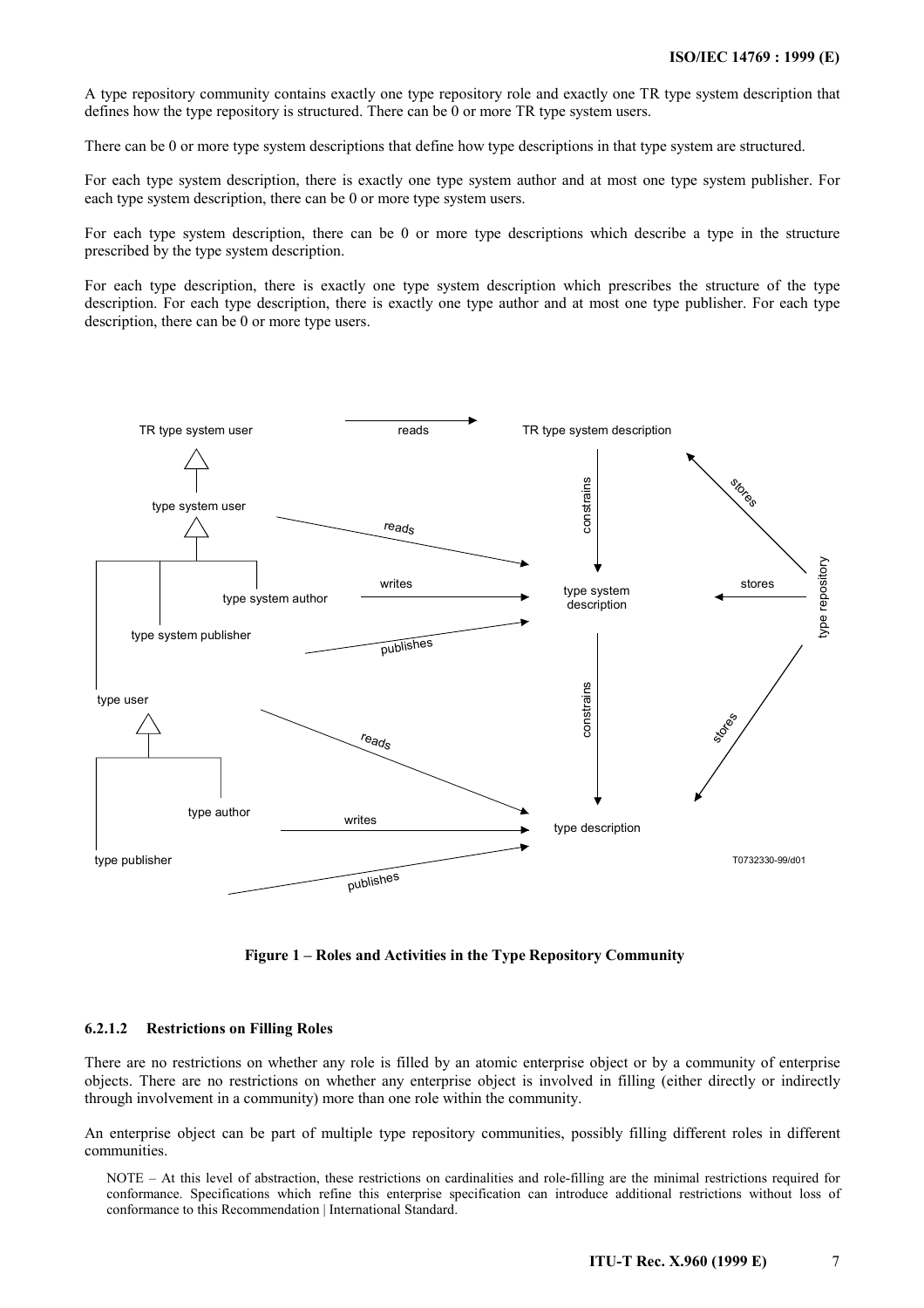| Role                       | Role behaviour                                                                                                                                                                                                                                                                       |
|----------------------------|--------------------------------------------------------------------------------------------------------------------------------------------------------------------------------------------------------------------------------------------------------------------------------------|
| TR type system description | The TR type system description maintains information about the TR type system. It represents the<br>target concepts of the TR type system and the type relations between them.                                                                                                       |
| TR type system user        | The TR type system user obtains information about the TR type system, and its target concepts and<br>type relations. The TR type system user can use this information to develop or interpret type system<br>descriptions.                                                           |
| type system description    | A type system description maintains information about a type system as constrained by the TR type<br>system. It represents the target concepts and type relations of that type system.                                                                                               |
| type system user           | A type system user obtains information about a type system from the type system description. The<br>type system user can use this information to develop or interpret types in that type system. A type<br>system user is also a TR type system user.                                |
| type system author         | A type system author creates, modifies, and deletes the information about a type system in the type<br>system description. A type system author determines the target concepts and type relations within<br>that type system. A type system author is also a type system user.       |
| type system publisher      | A type system publisher publishes a type system description. A type system publisher determines<br>when a type system description is mature enough to became a stable publication. A type system<br>publisher is also a type system user.                                            |
| type description           | A type description maintains information about a type as constrained by the chosen type system.<br>The type is described in terms of the target concepts and type relationships of the chosen type<br>system.                                                                        |
| type user                  | A type user obtains information about a type from the type description. The type user can use that<br>information to interpret or develop instances of that type. A type user is also a type system user.                                                                            |
| type author                | A type author creates, modifies, and deletes information about a type in the chosen type<br>description. The type author determines how to describe the type in terms of the target concepts and<br>type relationships of the chosen type system. A type author is also a type user. |
| type publisher             | A type publisher publishes a type description. The type publisher determines when the type<br>description is mature enough to become a stable publication. A type publisher is also a type user.                                                                                     |
| Type repository            | The type repository stores the TR type system description, the type system descriptions, and the<br>type descriptions and the type relationships between them.                                                                                                                       |

# Table 1 – Roles in Type Repository Community

# **6.2.2 Behaviour**

Table 2 shows the interactions that occur within a type repository community:

| Interaction              | Roles involved                                    | Description                                                                                                           |
|--------------------------|---------------------------------------------------|-----------------------------------------------------------------------------------------------------------------------|
| TR type system query     | TR type system user<br>TR type system description | A TR type system user obtains information about the TR type<br>system from the TR type system description.            |
| type system creation     | type system author<br>type system description     | The type system author establishes information about a type system<br>by creating a type system description.          |
| type system modification | type system author<br>type system description     | The type system author updates information about a type system by<br>modifying the type system description.           |
| type system deletion     | type system author<br>type system description     | The type system author removes information about the type system<br>by deleting the type system description.          |
| type system publication  | type system publisher<br>type system description  | The type system publisher publishes the type system description.                                                      |
| type system verification | type system user<br>type system description       | A type system user verifies that a type system description conforms<br>to the TR type system.                         |
| type system query        | type system user<br>type system description       | A type system user obtains information about a type system from its<br>type system description.                       |
| type creation            | type system author<br>type description            | The type author establishes information about the type by creating a<br>type description within a chosen type system. |
| type modification        | type system author<br>type description            | The type system author updates information about the type by<br>modifying the type description.                       |
| type deletion            | type system author<br>type description            | The type system author removes information about type description<br>the type by deleting a type description.         |
| type publication         | type publisher<br>type description                | The type publisher publishes a type description.                                                                      |
| type verification        | type user<br>type description                     | A type user verifies that a type description conforms to its type<br>system.                                          |
| type query               | type user<br>type description                     | A type user obtains information about a type from a type description.                                                 |

#### Table 2 – Interactions in a type repository community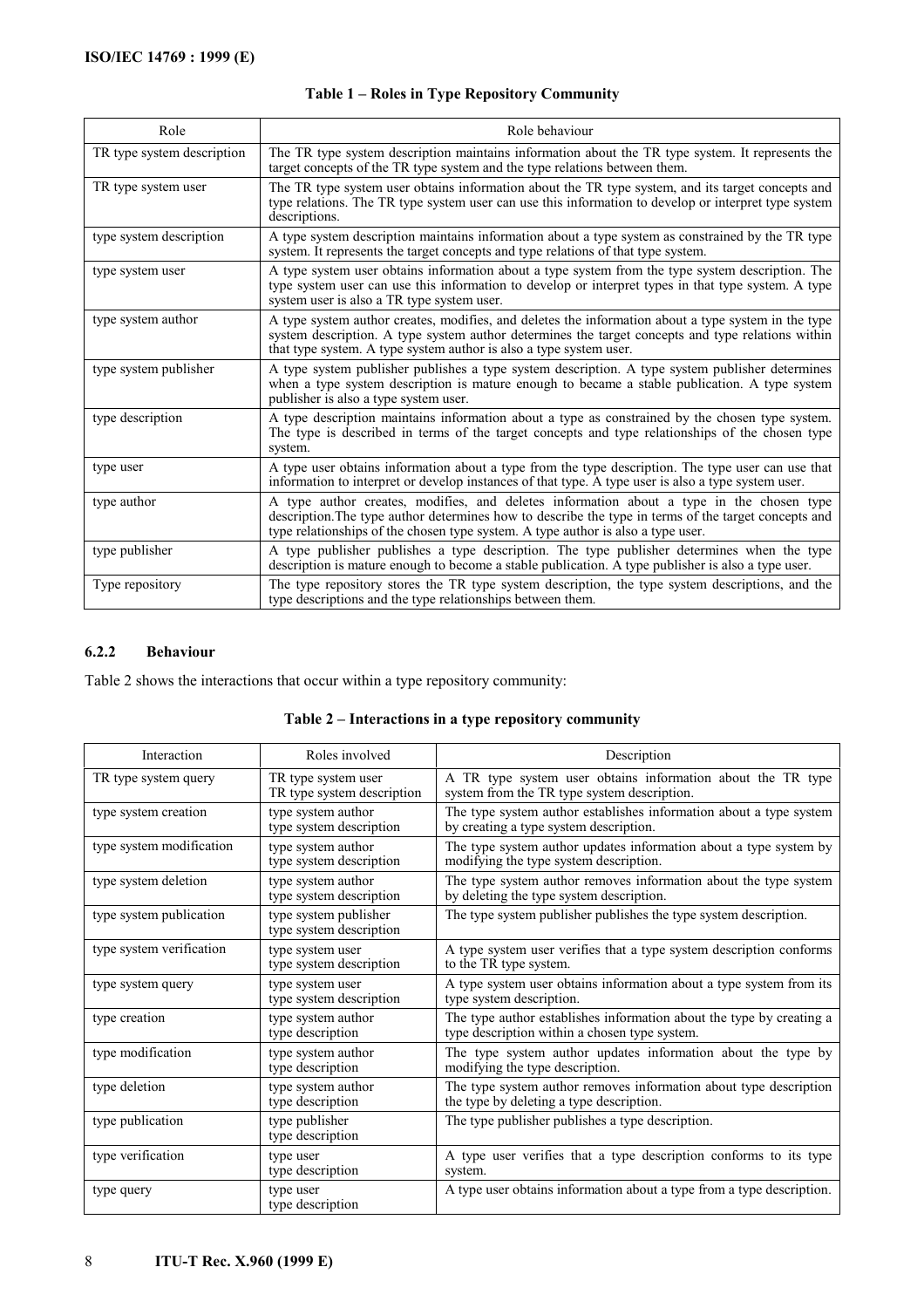Table 3 shows the internal actions that occur within a type repository community:

| Internal action                       | Role involved              | Description                                                                                                                           |
|---------------------------------------|----------------------------|---------------------------------------------------------------------------------------------------------------------------------------|
| TR type system representation         | TR type system description | The TR type system description maintains information about the<br>TR type system.                                                     |
| type system representation            | type system description    | A type system description maintains information about a type<br>system in the manner prescribed by the TR type system<br>description. |
| type representation                   | type description           | A type description maintains information about a type in the<br>manner prescribed by its type system description.                     |
| TR type system description<br>storage | type repository            | The type repository provides storage for a TR type system<br>description.                                                             |
| type system description storage       | type repository            | The type repository provides<br>storage<br>for<br>type<br>system<br>descriptions.                                                     |
| type description storage              | type repository            | The type repository provides storage for type descriptions.                                                                           |

Table 3 – Internal actions in a type repository community

#### **6.2.2.1 Behaviour for type repository community creation**

The mechanisms for forming a type repository community are beyond the scope of this Recommendation | International Standard. However, the result of any such creation must conform to the cardinality constraints given in 6.2.1.1. The minimal type repository community consists of a type repository and a TR type description.

#### **6.2.2.2 Behaviour for usage of type system descriptions**

A type system description must be created before it can be modified, deleted, queried, verified or published.

A type system description can depend on other type system descriptions.

After deletion, a type system description cannot be created, modified, deleted, queried, verified or published.

NOTE – If an identical type system description is subsequently created, it is regarded as a different type system description.

After publication, a type system description cannot be modified or deleted or published. However, it can be queried and verified.

#### **6.2.2.3 Behaviour for usage of type descriptions**

A type description must be created before it can be modified, deleted, queried, verified or published.

A type description must conform to the type system description. It is dependent on type system description and can depend on other type descriptions.

Since one type system can depend on another type systems, it follows that a type description can depend on both other type descriptions within the same type system and other type descriptions within a different type system.

After deletion, a, type description cannot be created, modified, deleted, queried, verified or published.

NOTE – If an identical type description is subsequently created, it is regarded as a different type description.

After publication, a type description cannot be modified or deleted or published. However, it can be queried and verified.

#### **6.2.2.4 Behaviour for verification of descriptions**

Verification of a description involves verification of any other description on which the original description depends directly or indirectly; this includes the verification of the type system of the original description and all dependent descriptions. A graph of dependent descriptions can be verified as a single enterprise action; this enables the verification of mutually-dependent descriptions.

A verification is valid until the modification or deletion of that description or any description upon which it directly or indirectly depends.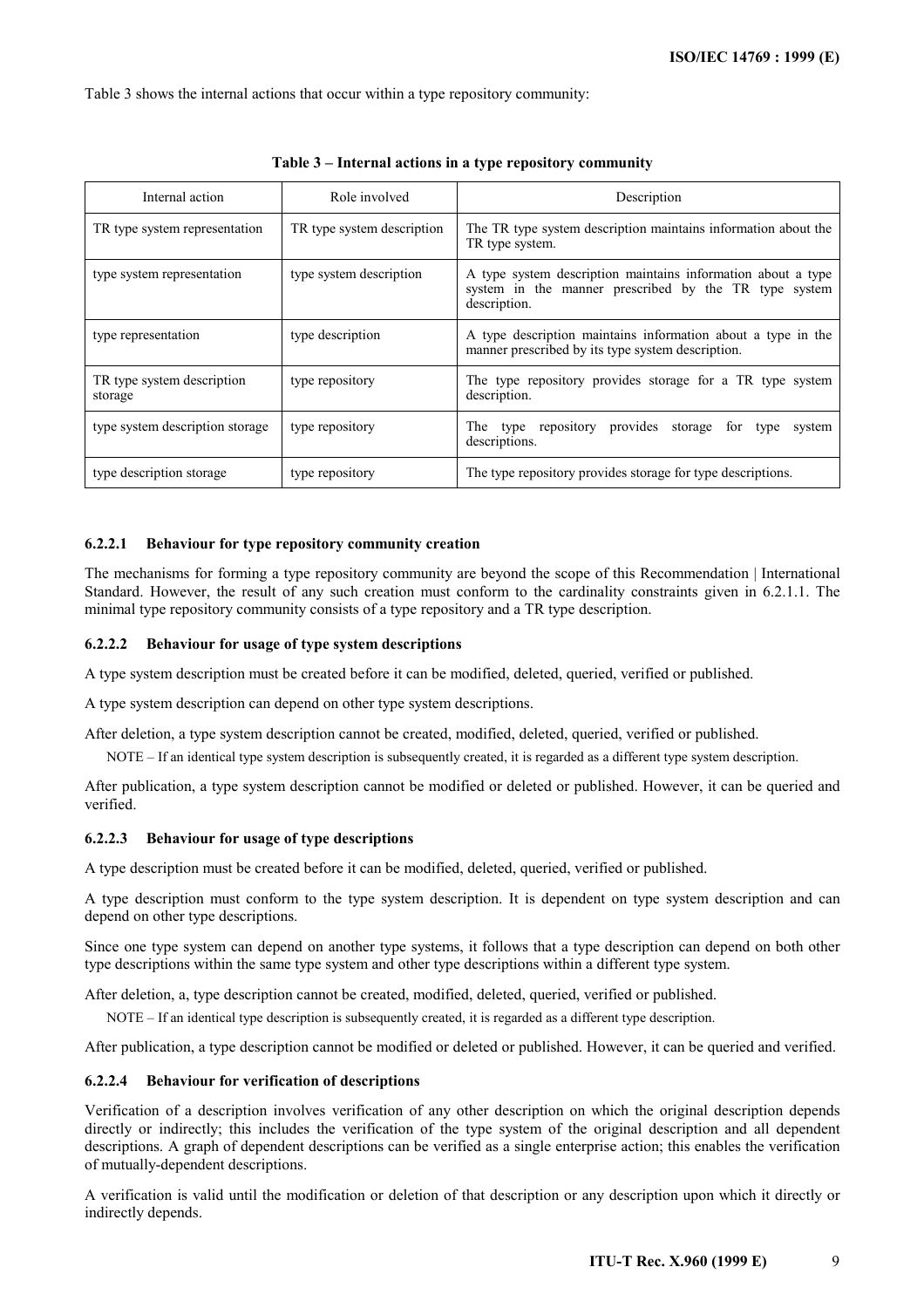#### **6.2.2.5 Behaviour for publication of descriptions**

Publication of a description requires publication of any other description on which the original description depends directly or indirectly; this includes the publication of the type system of the original description and all dependent descriptions. A graph of dependent descriptions can be published as a single enterprise action; this enables the publication of mutually-dependent descriptions.

Since publication prevents subsequent modification and deletion, published descriptions are guaranteed to be immutable.

#### **6.2.3 Policies**

The author is responsible for the accuracy of their descriptions. Since publication prevents subsequent modification and deletion, a publisher should not publish a description until the author's work is complete.

Descriptions must be verified before they are published. That is, publication must incorporate verification to prevent malformed descriptions being published.

Authors and publishers have no obligations to maintain the stability of a description prior to publication. Users of unpublished descriptions must take responsibility for any consequences arising from changes to descriptions which were unpublished at the time of their query.

Relationships between types or between type systems can be asserted by authors or derived from descriptions stored in a type repository. The scope of relationship derivation is restricted to the descriptions stored in the type repository in which the queried relation is stored.

The type repository provides storage for descriptions; the stability of that storage is specified by Quality of Service requirements.

#### **6.3 Federation**

Since type descriptions depend on their type system description and can depend on other type descriptions (and hence their type system descriptions), the creation, modification, and query of type descriptions and type system descriptions can involve the participation of other type descriptions. In particular, verification and publication are federated operations.

There are three categories of inter-references involved in the design of type repositories:

- ñ Type system interworking: relationships between the differing type definitions across the different type systems supported by the same type repository, thus governed by a shared TR type system definition.
	- NOTE 1 Examples of this category include IDL and ODP descriptions of an operational interface for an ODP type system.
- ñ Type repository interworking: relationships between type definitions across similar type systems supported by different type repositories that have identical TR type system definitions.
	- NOTE 2 This is the model for CORBA type repositories where the shared MOF model is used for all CORBA type systems, and the shared CORBA specification is used for the basis of definitions of target concepts identified in the OMA.
- ñ Type repository federation: relationships between similar type definitions across type systems supported by different type repositories that have separate TR type system definitions.

NOTE  $3$  – For example, the TR type system definition may be given in a different language or the TR type system definitions may only partially overlap. Still, the type repositories may be able to cooperate, if a mapping is provided between the TR type system definitions. The mapping is not necessarily complete and the similarity of type systems is not necessarily automatically verifiable. Type repository federation enables asynchronous evolution of type repositories.

Each category of inter-referential relationships requires that the descriptions are published. In addition:

- Type system interworking requires that the published type descriptions can be compared for replacability.
- Type system interworking requires that the type repositories publish the kind of type systems they support and, at least, name the TR type system they use.
- Type repository federation requires that both the type system definitions and the TR type system definitions are published.

Federation between type repositories may require engineering solutions, e.g. interceptors, such as defined in ODP Interface References and Binding.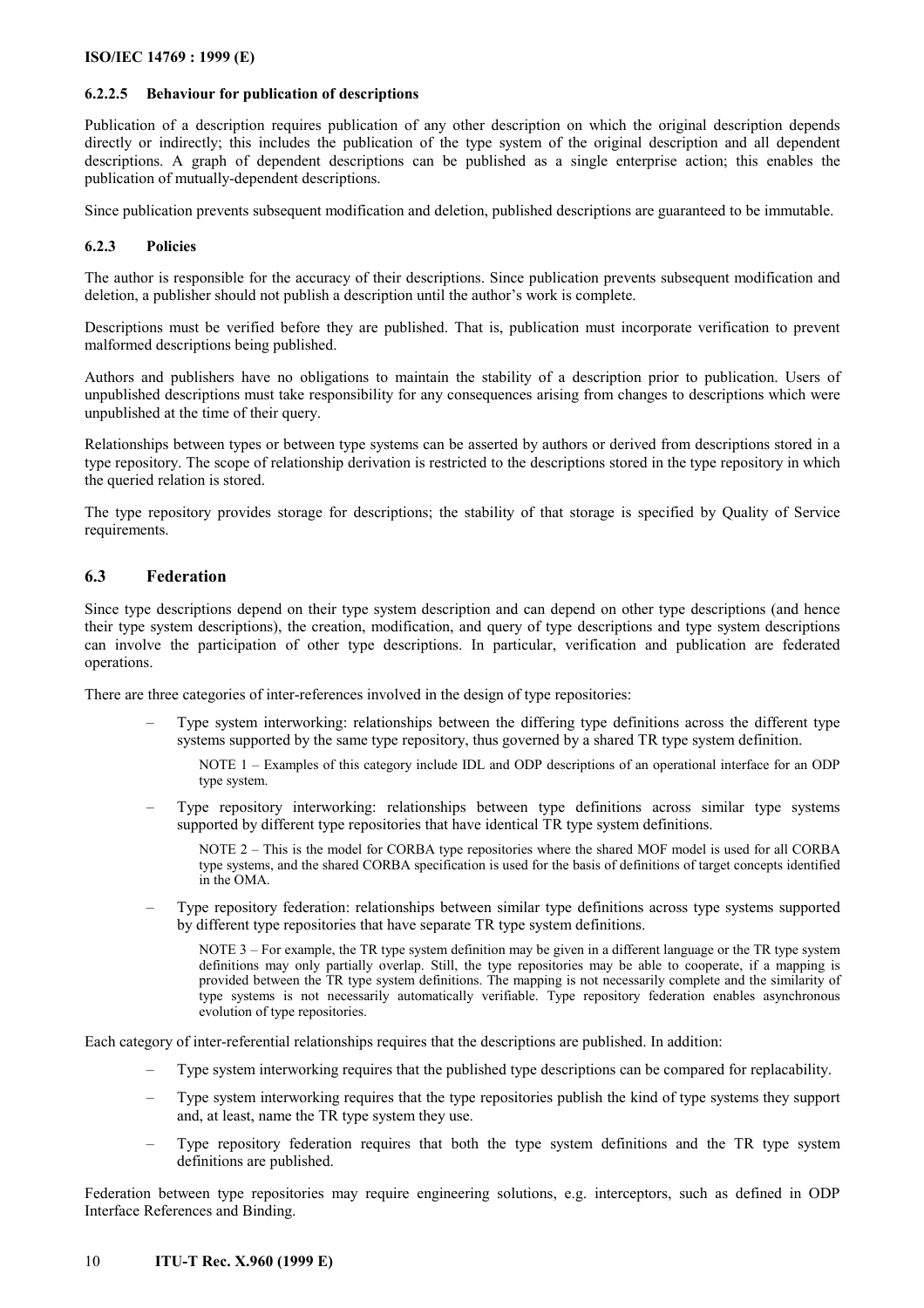#### **6.4 Correspondences between enterprise specification concepts and the MOF**

Table 4 gives the correspondences between concepts in this enterprise specification and the MOF specification.

| Concept in this enterprise specification | Concept in MOF specification |
|------------------------------------------|------------------------------|
| Type repository                          | MOF repository               |
| TR type system description               | meta-meta-model, MOF model   |
| type system description                  | meta-model                   |
| type description                         | model                        |

Table 4 – Correspondence with enterprise specification concepts

In the MOF specification, the relationship between the meta-meta-model and a meta-model is treated as being a specific instance of the general relationship between any meta-model and the models derived from that meta-model.

There are no explicit correspondences with the user, author, and publisher roles. It is implicit in the MOF specification that such roles are the clients of the interfaces which provide the corresponding functionality.

#### **7 Information Specification**

The information specification of this Recommendation | International Standard is given in:

- ñ MOF Section 3: "Model and Interfaces", but excluding the IDL fragments (which form part of the computational specification);
- MOF Section 6: "MOF Semantics Details", but excluding:
	- MOF Section 6.3 "MOF Data Type Encoding and Translation Conventions";
	- MOF Section 6.6 "MOF and MetaModel Extensibility Mechanisms";
	- MOF Section 6.7 "Inter-Repository Modelling".

NOTE 1 – A text-based representation of the MOF model is given in MOF Annex B: "MODL Description of the MOF" as a machine-readable alternative to the UML notation used in MOF Section 3: MOF "Model and Interfaces".

The MOF intends to represent types, relations, and type systems in a universal, extendable way.

Types are represented as objects that have a fixed set of strongly typed properties. Relations between these type objects are represented by relation association objects. Collections of related types and relations are represented as type system objects. Type objects correspond to the type descriptions of the enterprise specification; relation association objects are not visible in the enterprise specification; type system objects correspond to the type system description in the enterprise specification.

MOF allows various type system descriptions to exist in parallel. Each type system must conform to one meta-level description that governs the structure of the type system description. The type systems can exploit the contents of each other by importing and creating associations.

NOTE  $2 - By$  extensions of the reflective package, the type systems can obtain capabilities for learning about the descriptions of each other.

For type system federation, associations may be present also between the type system descriptions and their meta-level descriptions. In MOF, associations between type objects can only carry simple properties like association name. Together with aggregation and composition, this is adequate for type system interworking and type repository interworking.

#### **7.1 Correspondences between information viewpoint concepts and the MOF**

The most important concepts in the information viewpoint are invariant schemas, static schemas, and dynamic schemas.

In the MOF specification, invariant schemas are represented using a combination of UML diagrams, text, and constraints expressed in OCL. Generally, the UML diagrams show the state of an information object, the associated text explains the semantics informally, and the OCL defines some semantics formally.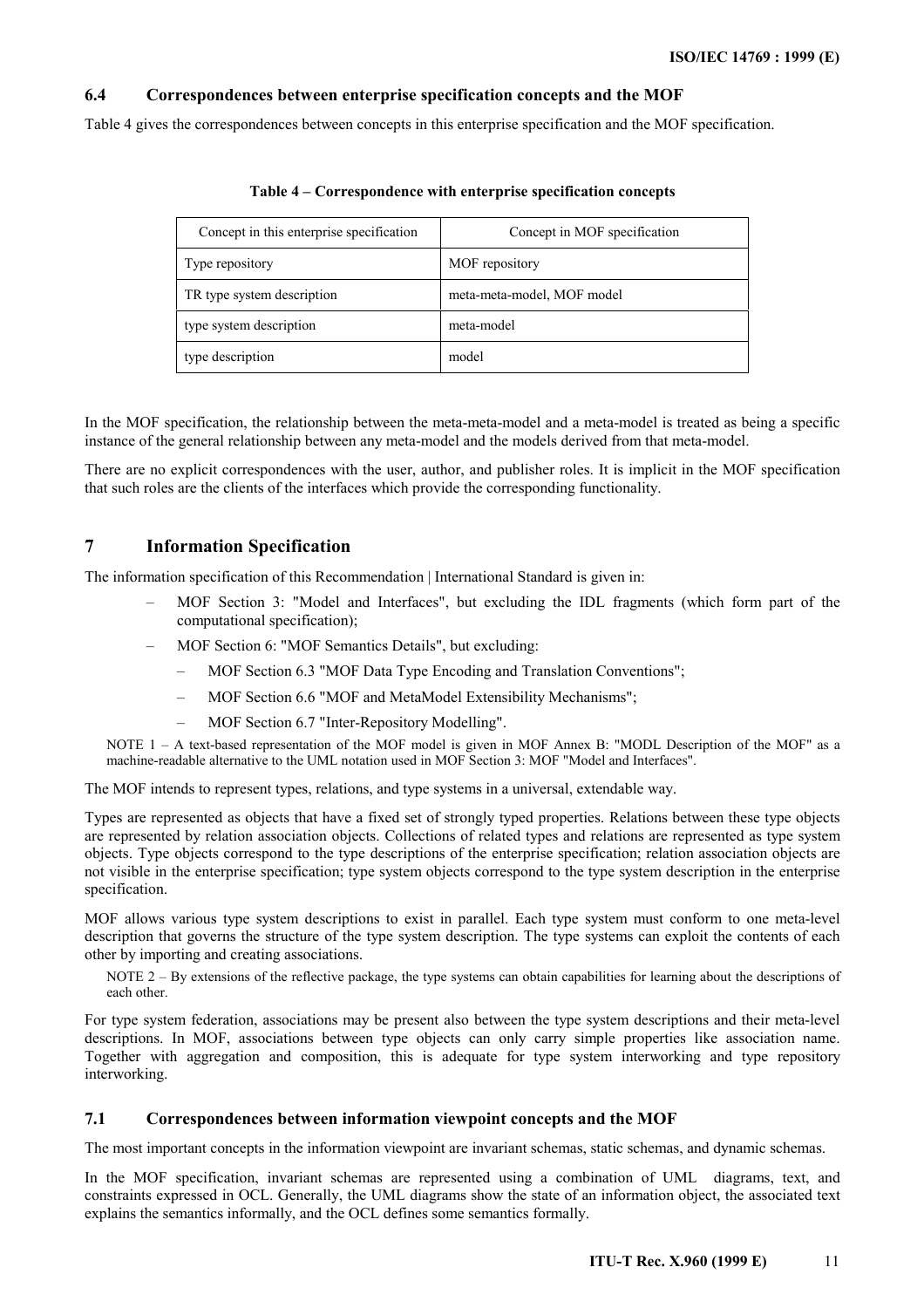#### **ISO/IEC 14769 : 1999 (E)**

In the UML diagrammatic technique, it is assumed that any information object represented is capable of being accessed and updated unless otherwise stated (e.g. by marking an attribute as being read-only); only more complex actions on the information object are explicitly represented. In the MOF specification, the dynamic schemas comprise the explicitly stated operations as well as the implicit actions to access and update individual informational objects.

There are no static schemas represented in the MOF specification.

In constructing UML models, the availability of a set of primitive types with well-known semantics must be assumed. Since the MOF specification was developed for use in CORBA environments, the primitive types assumed were those types capable of expression in CORBA IDL and hence ODP IDL. However, the use of "TypeCode" is one difference between CORBA IDL and ODP IDL. In CORBA IDL, a TypeCode is an abstract data type with specified content and operations. In ODP IDL, a TypeCode represents a data type in the specifier's environment which describes types with at least the expressive power of ODP IDL.

NOTE – MOF Section 6.3: "MOF Data Type Encoding and Translation Conventions" does not form part of this Recommendation | International Standard. However, CORBA implementers should note that this section discusses the requirements on the creation of TypeCodes in a CORBA engineering environment sufficient to ensure that IDL can be generated from TypeCodes.

# **8 Computational Specification**

The computational specification of this Recommendation | International Standard is given in:

- IDL fragments given in MOF Section 3: "Model and Interfaces";
- MOF Section 4: "Facility Package":
- MOF Section 5: "Reflective Package Types";
- MOF Section 7: "the MOF Model to IDL Mapping":
- ñ MOF Annex A: "Meta-Object Facility IDL Summary", which contains a consolidated collection of all IDL presented in MOF Section 3: "MOF Model and Interfaces", MOF Section 4: "Facility Package", and MOF Section 5: "Reflective Package Types".

The MOF model introduces a MofRepository object with the following interfaces or operations:

- management of a MOF model itself;
- management of type descriptions and type system descriptions stored within a MofRepository.

The meta-meta-objects, meta-objects, and objects all have a separately defined interface type.

In addition, the operations have been split into packages in order to allow easy extensibility of the model. The packages are the Facility package and the Reflective package. For the ODP computational viewpoint, the division has no meaning, it being a matter of organizational convenience.

#### **8.1 Correspondences between computational viewpoint concepts and the MOF**

The computational viewpoint defines the functional decomposition of an ODP system into objects which interact through interfaces.

The MOF specification is concerned only with the specification of operational interfaces, expressed using CORBA IDL. Apart from "TypeCode", CORBA IDL and ODP IDL are equivalent. In CORBA IDL, a TypeCode is an abstract data type with specified content and operations. In ODP IDL, a TypeCode represents a data type in the specifierís environment which describes types with at least the expressive power of ODP IDL.

NOTE – MOF Section 6.3: "MOF Data Type Encoding and Translation Conventions" does not form part of this Recommendation | International Standard. However, CORBA implementers should note that this section discusses the requirements on the creation of TypeCodes in a CORBA engineering environment sufficient to ensure that IDL can be generated from TypeCodes.

# **9 Conformance Statements and Reference Points**

Implementations claiming conformance to the ODP Type Repository must support:

- the description of type systems according to the information viewpoint schemas given in clause 7 (MOF) Section 3: "MOF Model and Interfaces");
- the provision of computational interfaces to create, query, and modify type systems (the Model module) as given in clause 8 (in particular, MOF Section 3: "MOF Model and Interfaces" and MOF Annex A: "Meta-Object Facility IDL Summary");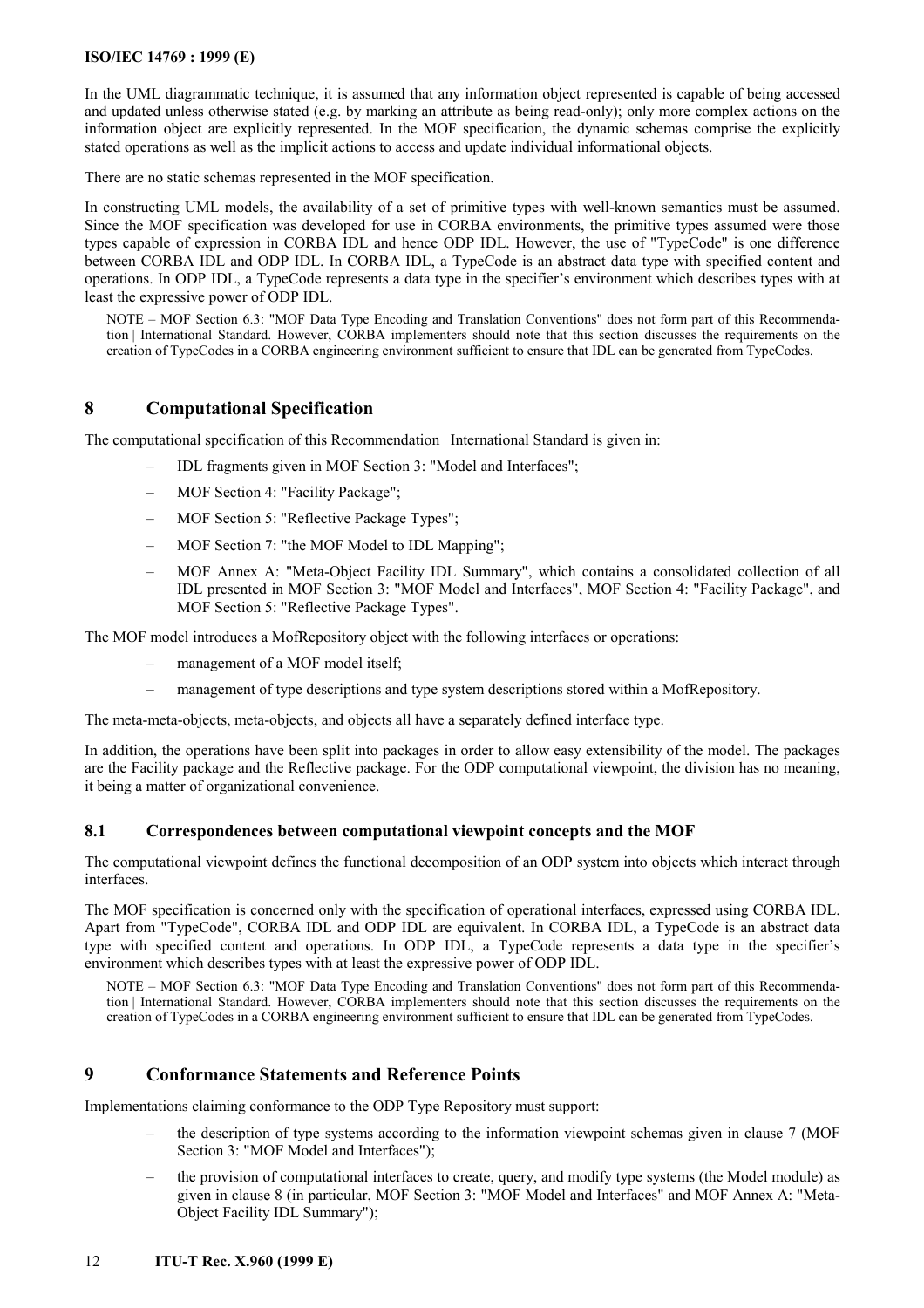and shall state which of the following they support:

- the provision of computational interfaces to manage an ODP Type Repository (the Facility module) as defined in clause 8 (in particular, MOF Section 4: "Facility Package" and MOF Annex A: "Meta-Object Facility IDL Summary");
- the provision of computational interfaces to create, query, and modify types in any type system (the Reflective module) as defined in clause 8 (in particular, MOF Section 5: "Reflective Package Types" and MOF Annex A: "Meta-Object Facility IDL Summary";
- the provision of computational interfaces to create, query, and modify types in any type system derived from the IDL templates as defined in clause 8 (in particular, MOF Section 7: "the MOF Model to IDL Mapping");
- the provision of mechanisms to automate the generation of IDL for the computational interfaces to create, query, and modify types in any type system derived from the IDL templates given in clause 8 (in particular, MOF Section 7: "the MOF Model to IDL Mapping").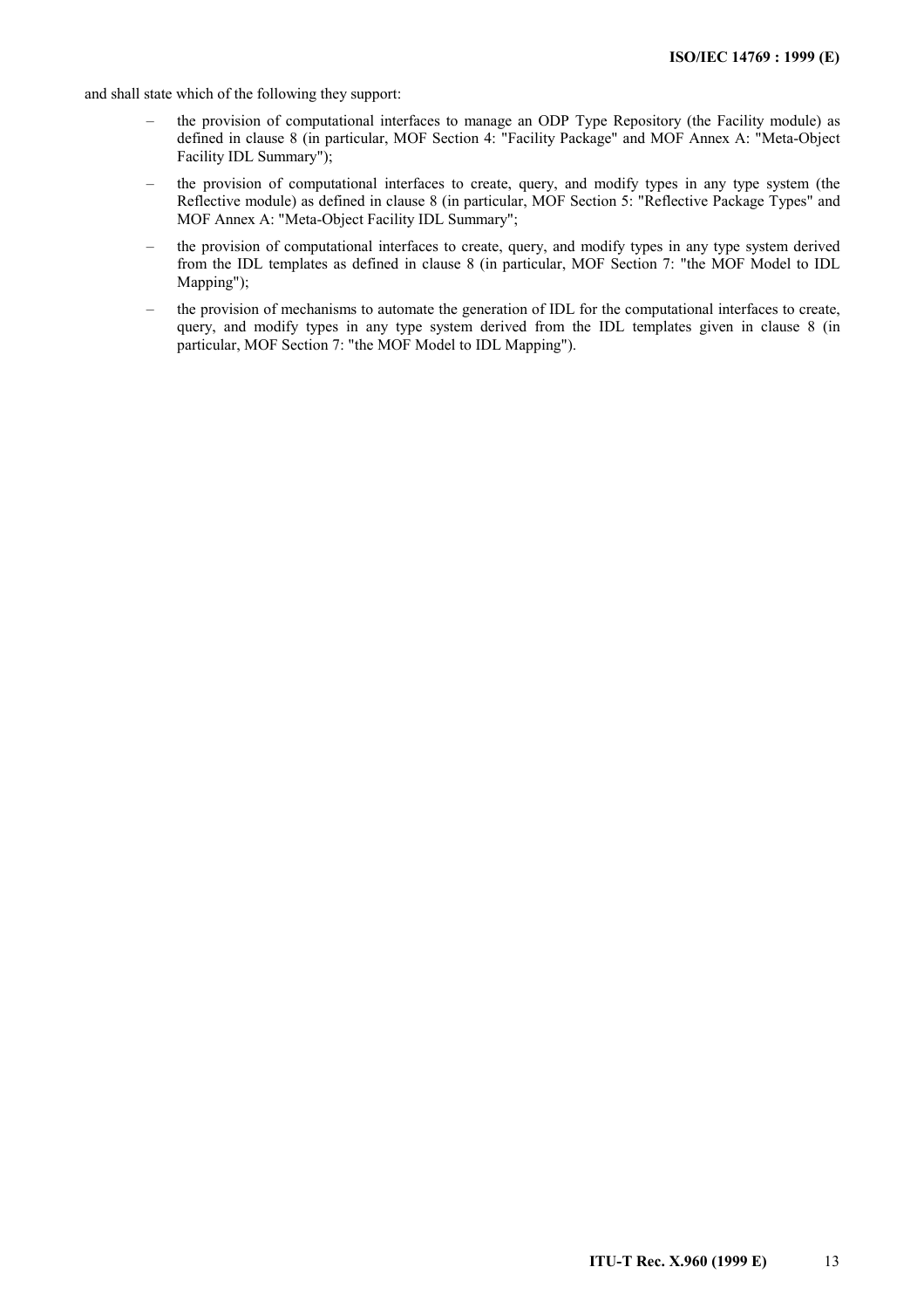# **Annex A**

# **ODP Type Framework**

(This annex forms an integral part of this Recommendation | International Standard)

This annex provides the type systems described in the ODP family of Recommendations | International Standards.

The ODP type framework is described by an information model expressed in the following tables of MOF Classes (see clause 7) and MOF Associations (see clause 7) and illustrated using UML. For each MOF Class, the immediate supertypes, attributes and contained elements are given. For each MOF Association, the names, types and cardinalities of the AssociationEnds are given.

# **A.1 ODP-RM Type System**

Table A.1 (illustrated by Figures A.1 through A.4) contains the MOF Classes for the type system defined in ITU-T Rec. X.903 | ISO/IEC 10746-3.

| <b>MOF Class</b>                        | super classes                        | attributes<br>(name and type)  | contained elements<br>(and cardinality)                                   | See Figure               |
|-----------------------------------------|--------------------------------------|--------------------------------|---------------------------------------------------------------------------|--------------------------|
| object type                             |                                      |                                |                                                                           | Figure A.1<br>Figure A.3 |
| interface type                          |                                      |                                |                                                                           | Figure A.1<br>Figure A.2 |
| interface signature type                |                                      |                                |                                                                           | Figure A.1<br>Figure A.4 |
| operational interface<br>signature type | interface signature type             | causality: {client  <br>server | operation signature type<br>$(0.*)$                                       | Figure A.4               |
| stream interface<br>signature type      | interface signature type             |                                | flow signature type $(0,*)$                                               | Figure A.4               |
| signal interface signature<br>type      | interface signature type             |                                | signal signature type $(0,*)$                                             | Figure A.4               |
| binding type                            |                                      |                                | role type $(0,*)$                                                         | Figure A.2<br>Figure A.3 |
| primitive binding type                  | binding type                         |                                |                                                                           | Figure A.3               |
| compound binding type                   | binding type                         |                                |                                                                           | Figure A.3               |
| primitive operation<br>binding type     | primitive binding type               |                                |                                                                           | Figure A.3               |
| primitive signal binding<br>type        | primitive binding type               |                                |                                                                           | Figure A.3               |
| primitive stream binding<br>type        | primitive binding type               |                                |                                                                           | Figure A.3               |
| binding object type                     | compound binding type<br>object type |                                |                                                                           | Figure A.3               |
| operation signature type                |                                      |                                |                                                                           | Figure A.4               |
| announcement signature<br>type          | operation signature type             |                                | invocation signature type<br>(1)                                          | Figure A.4               |
| interrogation signature<br>type         | operation signature type             |                                | invocation signature type<br>(1)<br>termination signature<br>type $(1:*)$ | Figure A.4               |

#### Table A.1 – MOF Classes for the type system in ODP-RM Part 3: Architecture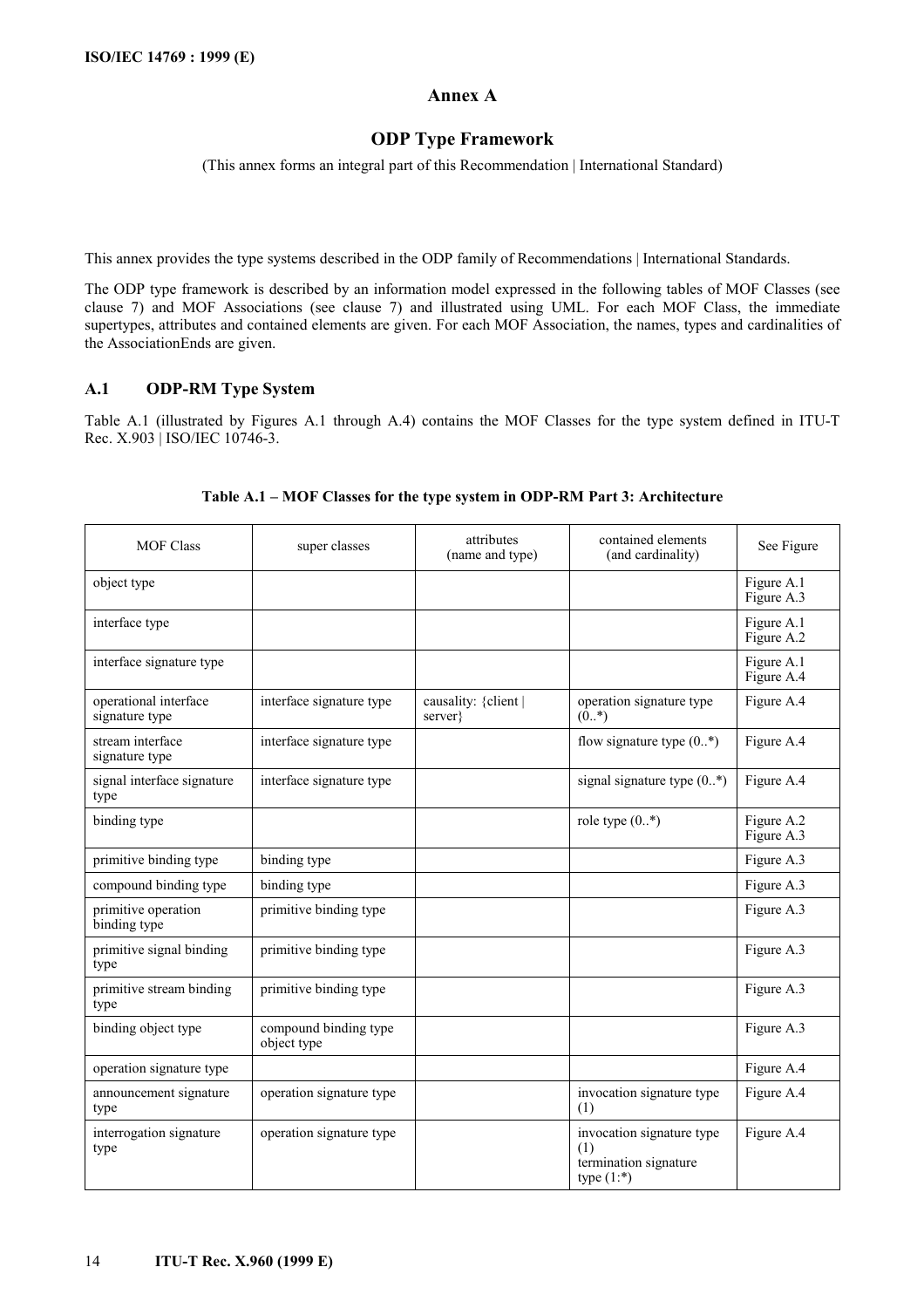| <b>MOF Class</b>           | super classes | attributes<br>(name and type)                              | contained elements<br>(and cardinality) | See Figure |
|----------------------------|---------------|------------------------------------------------------------|-----------------------------------------|------------|
| invocation signature type  |               | Name: string                                               | parameter signature type<br>$(0,*)$     | Figure A.4 |
| termination signature type |               | Name: string                                               | parameter signature type<br>$(0.*)$     | Figure A.4 |
| parameter signature type   |               | Name: string                                               |                                         | Figure A.4 |
| data type                  |               |                                                            |                                         | Figure A.4 |
| parameter data type        | data type     |                                                            |                                         | Figure A.4 |
| flow data type             | data type     |                                                            |                                         | Figure A.4 |
| signal signature type      |               | Causality: {initiator  <br>responder                       | parameter signature type<br>$(0.*)$     | Figure A.4 |
| flow signature type        |               | Name: string<br>Causality: {producer  <br>$\text{cosumer}$ |                                         | Figure A.4 |
| environment contract type  |               | usage_constraint: any<br>management constraint:<br>any     | $QoS$ statement type $(1)$              | Figure A.1 |
| behaviour type             |               |                                                            |                                         | Figure A.1 |
| action type                |               |                                                            |                                         | Figure A.1 |
| role type                  |               |                                                            |                                         | Figure A.2 |

#### Table A.1 - MOF Classes for the type system in ODP-RM Part 3: Architecture *(concluded)*

ITU-T Rec. X.903 | ISO/IEC 10746-3 defines the subtyping relationship type for ODP computational interface signature types in its subclause 7.2.4 and its Annex A. Table A.2 contains the MOF Association for that subtyping relationship, and other relationships depicted in Figures A.1 through A.4 (usually depicted without showing names of associations or association ends).

#### Table A.2 – ODP Relationship types in ODP-RM Part 3: Architecture

| <b>MOF</b> Association                     | Association Ends: Names, Classes, Aggregations, Cardinalities                                          | See Figure |
|--------------------------------------------|--------------------------------------------------------------------------------------------------------|------------|
| interface is subtype of interface          | supertype: interface signature type $(0,*)$<br>subtype: interface signature type $(0,*)$               | Figure A.1 |
| object assumes environment contract        | object: object type $(0,*)$<br>environment contract: environment contract type (1)                     | Figure A.1 |
| object offers interface                    | object: object type $(0,*)$<br>interface: interface type $(0,*)$                                       | Figure A.1 |
| object exhibits behaviour                  | object: object type $(0,*)$<br>behaviour: behaviour type (1)                                           | Figure A.1 |
| interface assumes environment contract     | interface: interface type $(0,*)$<br>environment contract: environment contract type (1)               | Figure A.1 |
| interface specified by interface signature | interface: interface type $(0,*)$<br>interface signature: interface signature type (1)                 | Figure A.1 |
| interface exhibits behaviour               | interface: interface type $(0,*)$<br>behaviour: behaviour type (1)                                     | Figure A.1 |
| environment contract has QoS statement     | environment contract: environment contract type (1)<br>QoS statement: QoS statement type (composite 1) | Figure A.1 |
| behaviour comprises action                 | behaviour: behaviour type $(0,*)$<br>action: action type $(0,*)$                                       | Figure A.1 |
| binding has role                           | binding: binding type (1) role:<br>ole type (composite 1)                                              | Figure A.2 |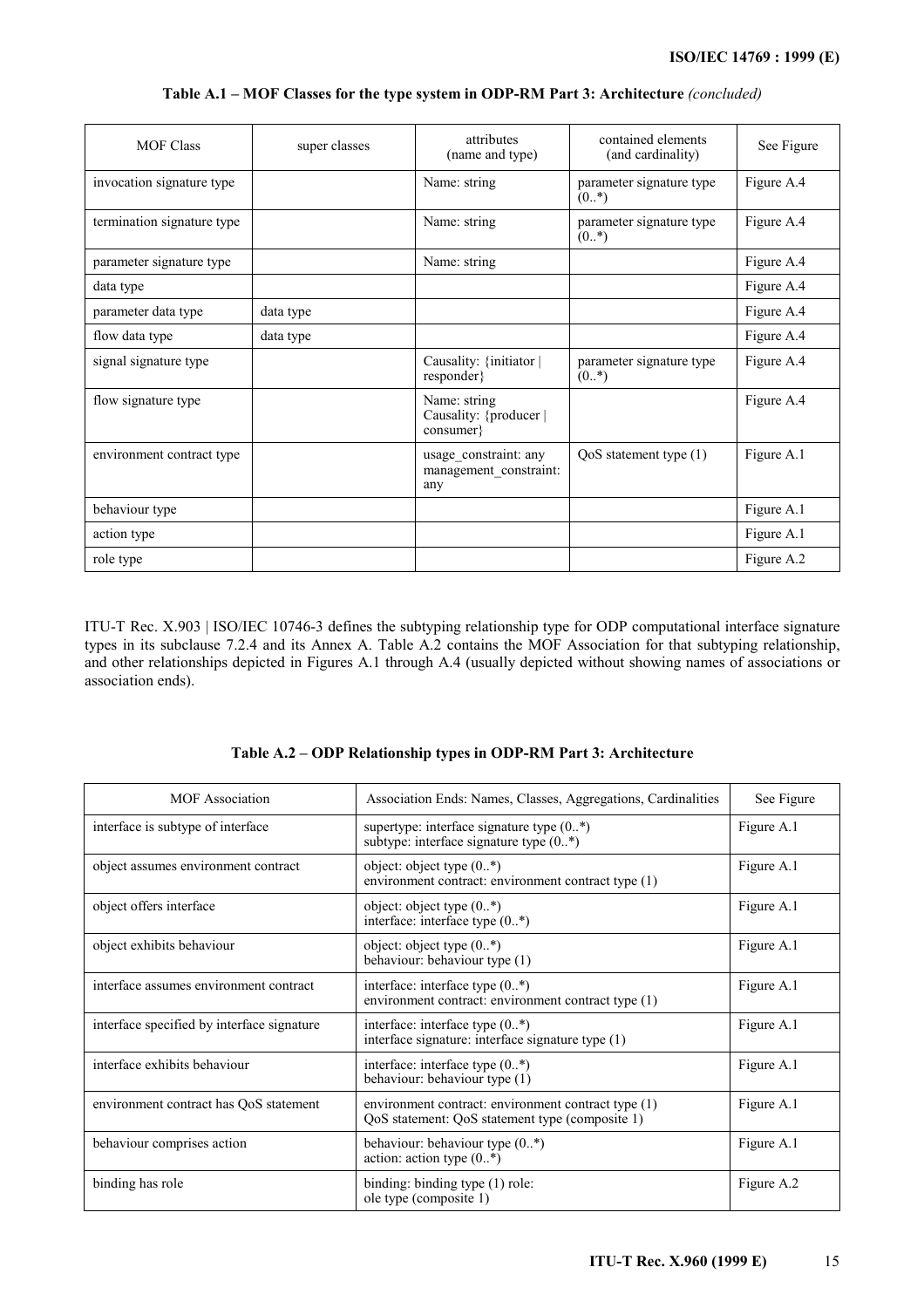| <b>MOF Association</b>                               | Association Ends: Names, Classes, Aggregations, Cardinalities                                                                        | See Figure |
|------------------------------------------------------|--------------------------------------------------------------------------------------------------------------------------------------|------------|
| role offers interface                                | role: role type $(0,*)$<br>interface: interface type (1)                                                                             | Figure A.2 |
| stream interface signature has flow signature        | stream interface: stream interface type (1)<br>flow signature: flow signature type (composite $0.*$ )                                | Figure A.4 |
| signal interface has signal signature                | signal interface: signal interface type (1)<br>signal signature: signal signature type (composite 0*)                                | Figure A.4 |
| operational interface has operation signature        | operational interface: operational interface type (1)<br>operation signature: operation signature type (composite 0*)                | Figure A.4 |
| flow signature specifies flow data                   | flow signature: flow signature type $(0,*)$<br>flow data: flow data type $(1)$                                                       | Figure A.4 |
| signal signature expects parameter                   | signal signature: signal signature type $(1)$<br>parameter: parameter type $(0,*)$                                                   | Figure A.4 |
| announcement signature has invocation<br>signature   | announcement signature: announcement signature type $(1)$<br>invocation signature: invocation signature type (composite 1)           | Figure A.4 |
| interrogation signature has invocation<br>signature  | interrogation signature: interrogation signature type (1)<br>invocation signature: invocation signature type (composite 1)           | Figure A.4 |
| interrogation signature has termination<br>signature | interrogation signature: interrogation signature type (1)<br>termination signature: termination signature type<br>(composite $1.*$ ) | Figure A.4 |
| invocation signature has parameter signature         | invocation signature: invocation signature type (1)<br>parameter signature: parameter signature type (composite 0*)                  | Figure A.4 |
| termination signature has parameter<br>signature     | termination signature: termination signature type $(1)$<br>parameter signature: parameter signature type (composite 0*)              | Figure A.4 |
| parameter signature specifies parameter data         | parameter signature: parameter signature type (0*)<br>parameter data: parameter data type (1)                                        | Figure A.4 |

#### Table A.2 - ODP Relationship types in ODP-RM Part 3: Architecture *(concluded)*

# **A.2 Type System for ODP Trading Function**

Table A.3 and Figure A.5 contain the MOF Classes for types defined in ODP Trading Function. Note that the ODP Trading Function reuses types and relationships from ITU-T Rec. X.903 | ISO/IEC 10746-3.

#### Table A.3 - ODP concepts in ODP Trading Function

| <b>MOF Class</b> | super classes | attributes<br>(name and type) | contained elements<br>(and cardinality) | See Figure |
|------------------|---------------|-------------------------------|-----------------------------------------|------------|
| service type     |               |                               | property type $(0.*)$                   | Figure A.5 |
| property type    |               | name: string                  |                                         | Figure A.5 |

Table A.4 contains the relationships defined in ODP Trading Function.

| <b>MOF</b> Association        | Association Ends: Names, Classes, Aggregations, Cardinalities    | See Figure |
|-------------------------------|------------------------------------------------------------------|------------|
| service is subtype of service | supertype: service type $(0,*)$<br>subtype: service type $(0,*)$ | Figure A.5 |
| service offers interface      | service: service type $(0,*)$<br>interface: interface type (1)   | Figure A.5 |
| service has property          | service: service type (1)<br>property: property type $(0,*)$     | Figure A.5 |
| property expressed as data    | property: property type $(0,*)$<br>data: data type $(1)$         | Figure A.5 |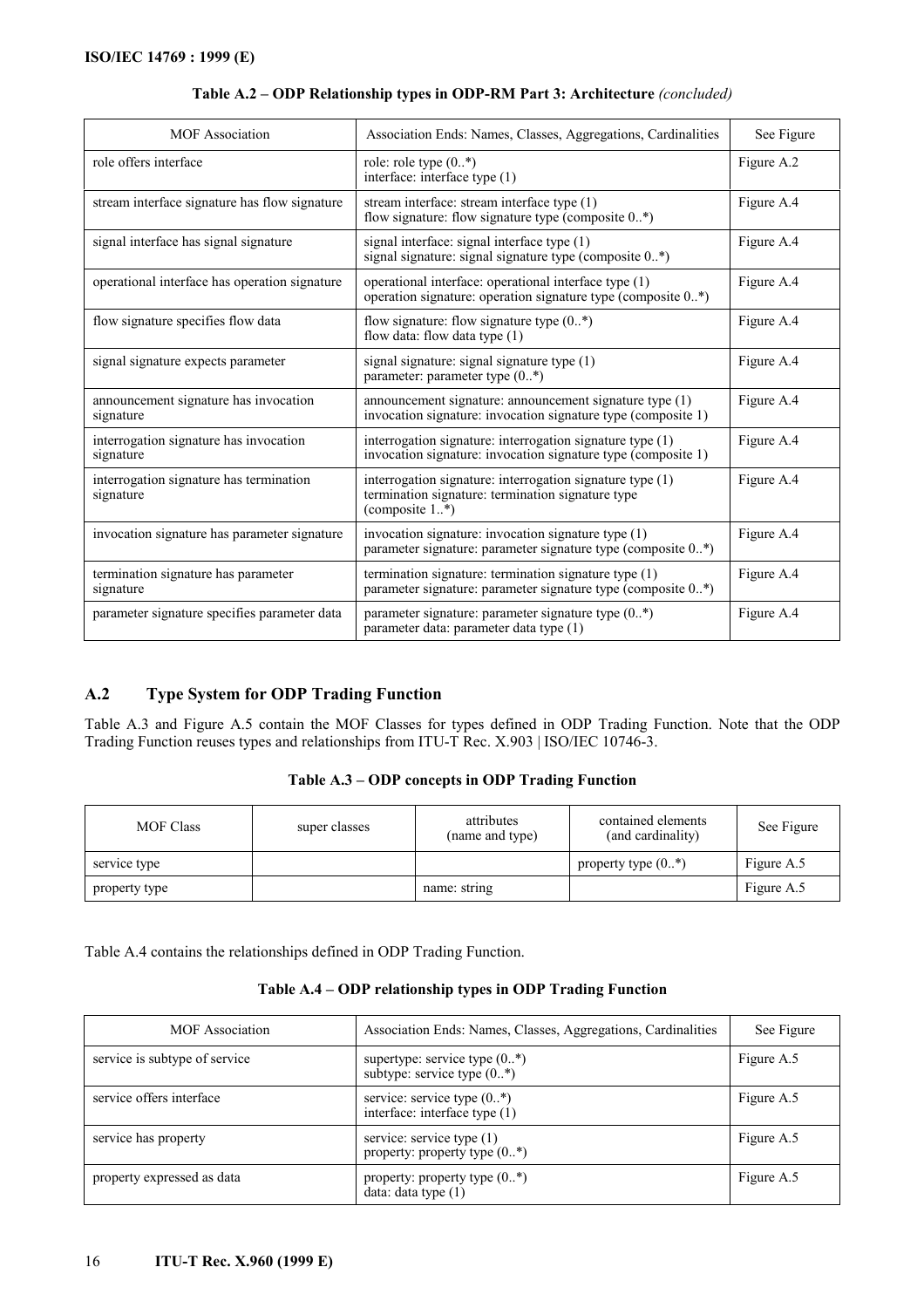# **A.3 Interface Reference and Binding Type System**

Table A.5 and Figures A.6 and A.7 contain the MOF Classes for types defined in ODP Interface References and Binding framework. Note that ODP Interface References and Binding reuses types and relationships defined in ITU-T Rec. X.903 | ISO/IEC 10746-3.

| <b>MOF Class</b>                  | super classes            | attributes<br>(name and type)                                                                                                                            | contained elements<br>(and cardinality) | See Figure               |
|-----------------------------------|--------------------------|----------------------------------------------------------------------------------------------------------------------------------------------------------|-----------------------------------------|--------------------------|
| interface reference type          |                          |                                                                                                                                                          |                                         | Figure A.6               |
| null reference type               | interface reference type |                                                                                                                                                          |                                         | Figure A.6               |
| direct reference type             | interface reference type |                                                                                                                                                          | interface description type (1)          | Figure A.6               |
| non-interpreted reference<br>type | interface reference type | opaque information: any                                                                                                                                  |                                         | Figure A.6               |
| interface description type        |                          | channel class: any<br>causality info: any<br>location info: any<br>relocation info: any<br>group info: any<br>security info: any<br>additional info: any |                                         | Figure A.6               |
| interface type                    |                          |                                                                                                                                                          |                                         | Figure A.6<br>Figure A.7 |
| operational interface type        | interface type           | name: string                                                                                                                                             | operation description type<br>$(0.*)$   | Figure A.7               |
| operation description type        |                          |                                                                                                                                                          | $QoS$ statement type $(1)$              | Figure A.7               |
| operation type                    |                          | name: string                                                                                                                                             |                                         | Figure A.7               |
| stream interface type             | interface type           | name: string                                                                                                                                             | flow description type $(0,*)$           | Figure A.7               |
| flow description type             |                          |                                                                                                                                                          | $QoS$ statement type $(1)$              | Figure A.7               |
| flow type                         |                          | name: string                                                                                                                                             |                                         | Figure A.7               |

|  |  |  | Table A.5 - ODP concepts in ODP Interface References and Binding framework |  |
|--|--|--|----------------------------------------------------------------------------|--|
|--|--|--|----------------------------------------------------------------------------|--|

Table A.6 contains the relationships defined in ODP Interface References and Binding framework.

#### Table A.6 – ODP relationship types in ODP Interface References and Binding framework

| <b>MOF</b> Association                             | Association Ends: Names, Classes, Aggregations, Cardinalities                                                                    | See Figure |
|----------------------------------------------------|----------------------------------------------------------------------------------------------------------------------------------|------------|
| reference specifies interpreter                    | reference: non-interpreted reference type (1)<br>interpreter: interface reference type (composite 1)                             | Figure A.6 |
| referent specifies referenced                      | referent: direct reference type $(0,*)$<br>referenced: interface type (1)                                                        | Figure A.6 |
| direct reference has interface description         | direct reference: direct reference type $(1)$<br>interface description: interface description type (composite 1)                 | Figure A.7 |
| operational interface has operation<br>description | operational interface: operational interface type (1)<br>operation description: operation description<br>type (composite $0.*$ ) | Figure A.7 |
| operation description has QoS statement            | operation description: operation description type (1)<br>QoS statement: QoS statement type (composite 0*)                        | Figure A.7 |
| operation exhibits behaviour                       | operation: operation type $(0,*)$<br>behaviour: behaviour type (1)                                                               | Figure A.7 |
| stream interface has flow description              | stream interface: stream interface type (1)<br>flow description: flow description type (composite $0.*$ )                        | Figure A.7 |
| flow description has QoS statement                 | flow description: flow description type $(1)$<br>QoS statement: QoS statement type (composite 1)                                 | Figure A.7 |
| flow exhibits behaviour                            | flow: flow type $(0,*)$<br>behaviour: behaviour type (1)                                                                         | Figure A.7 |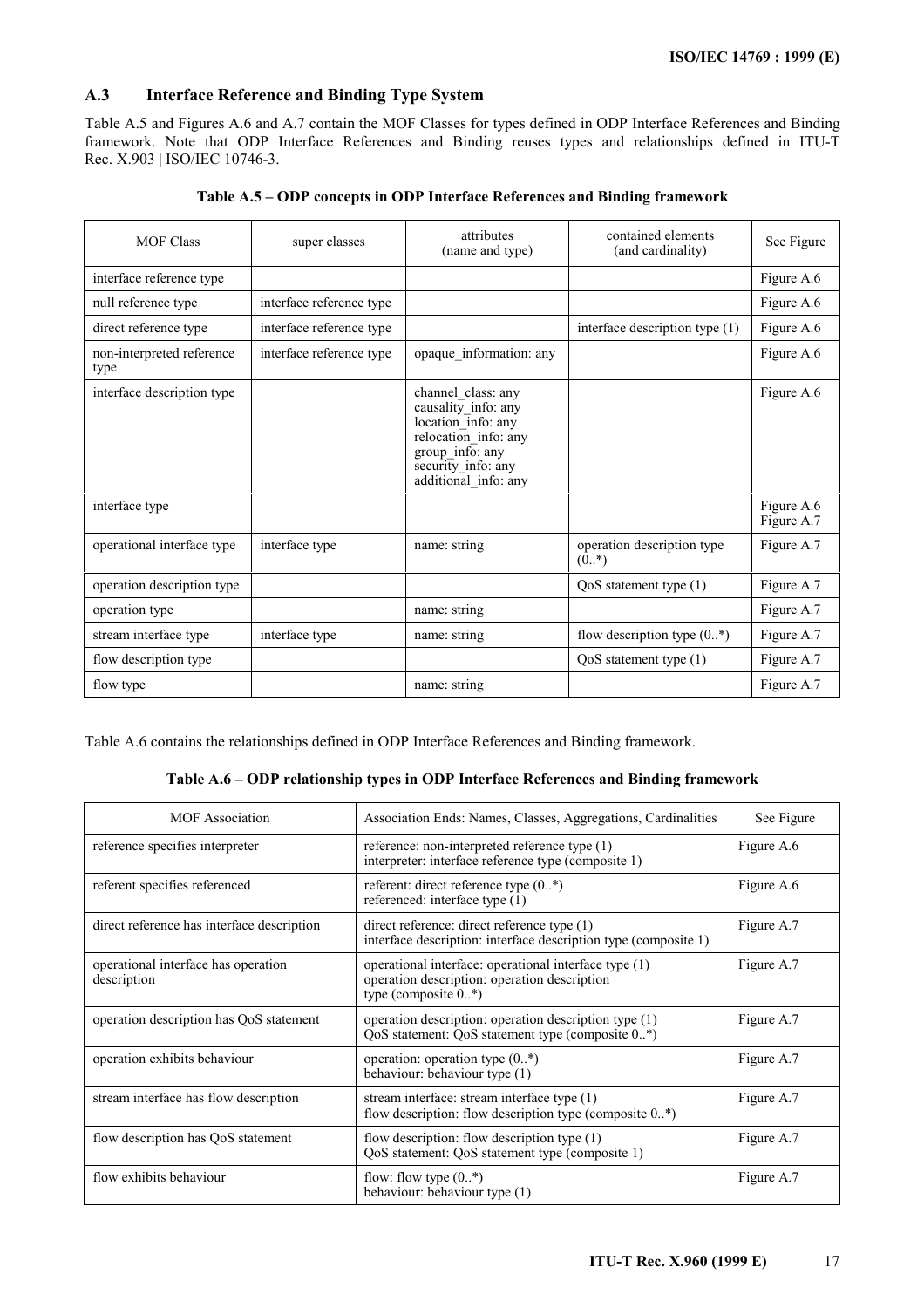

Figure A.1 - Computational Object and Interface Types



**Figure A.2 – Binding Types**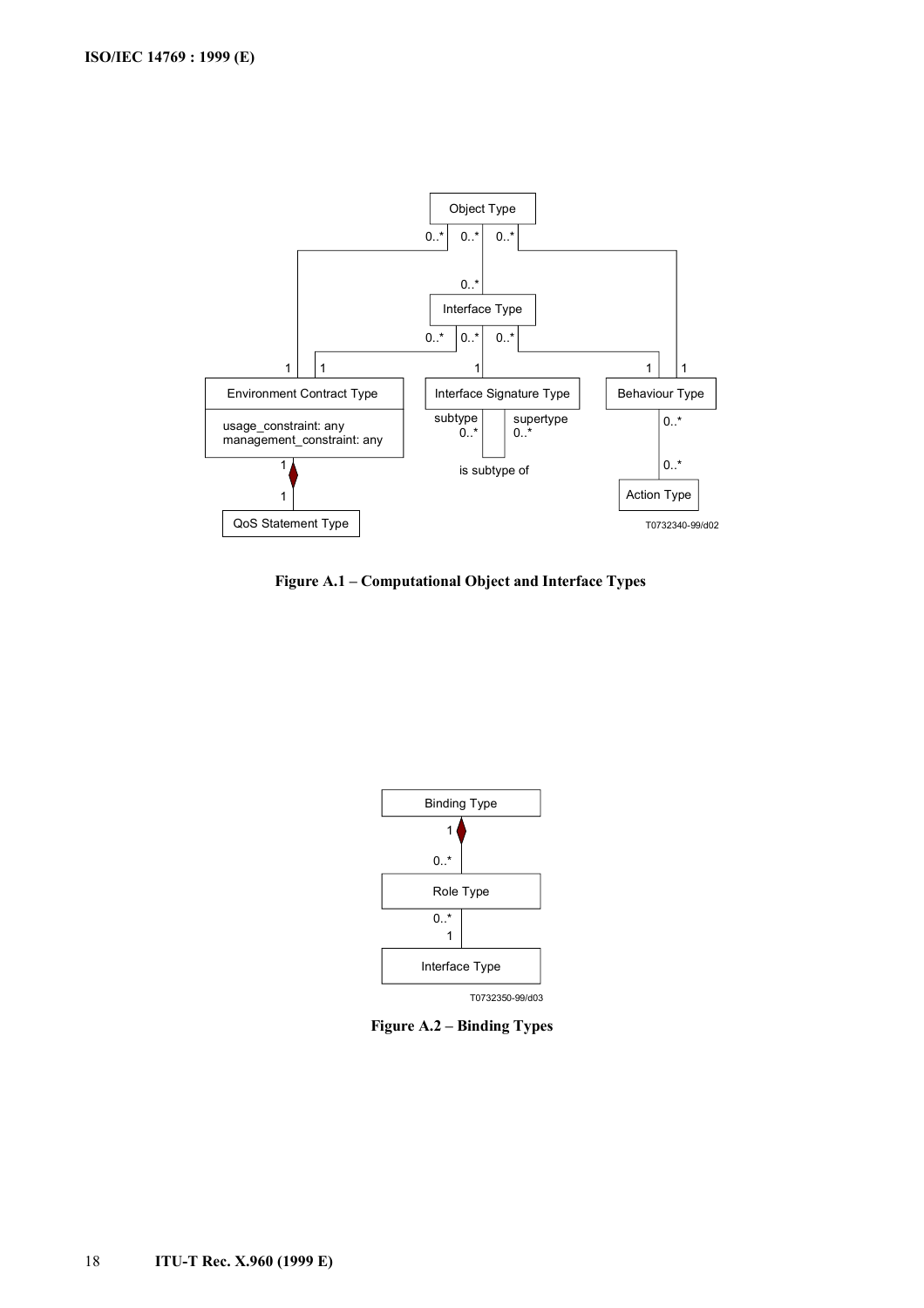

**Figure A.3 - Binding Subtypes**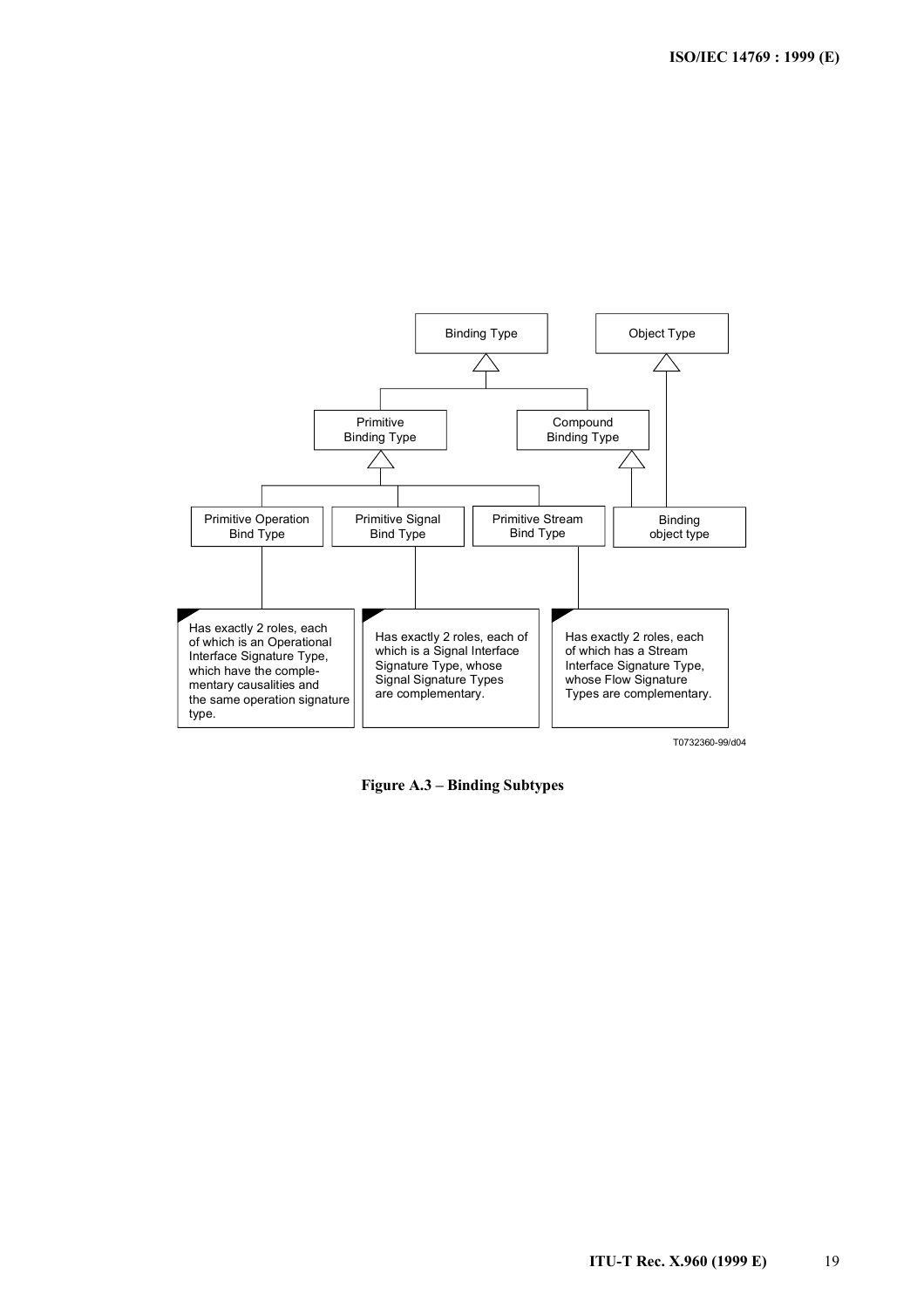20



Figure A.4 – Interface Signature Types and Data Types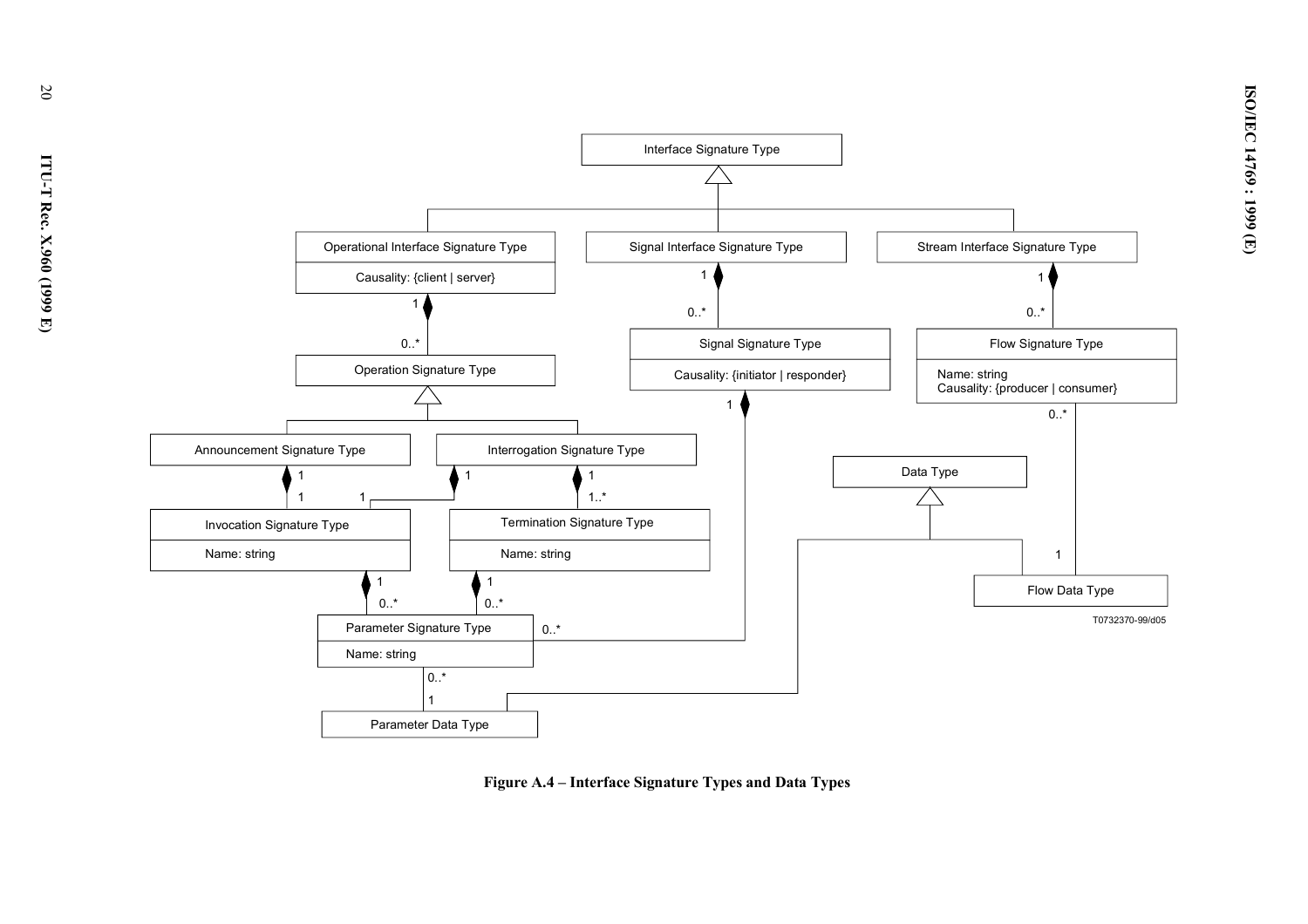





T0732390-99/d07

**Figure A.6 - Interface References**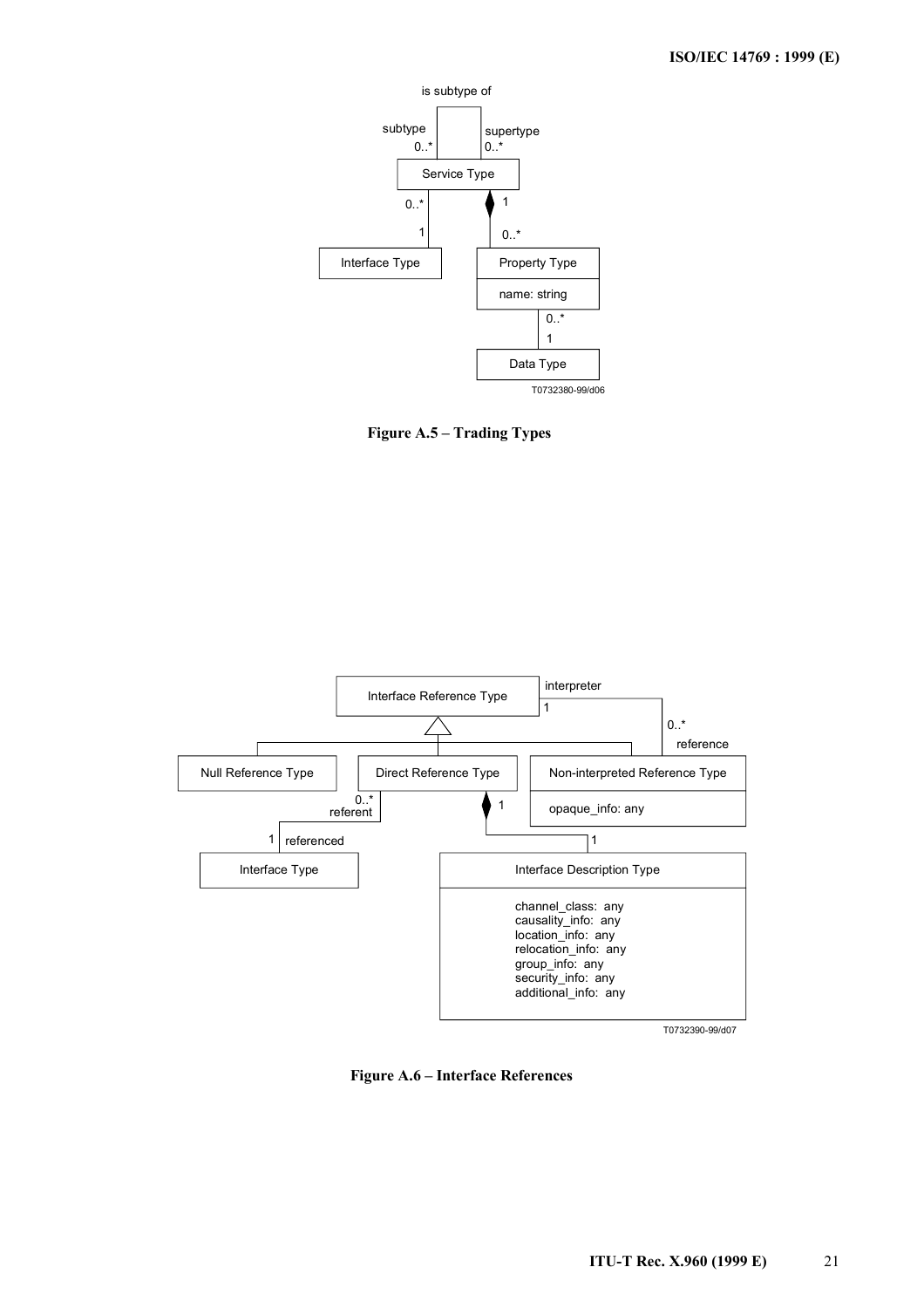

Figure A.7 – Interface Types for Binding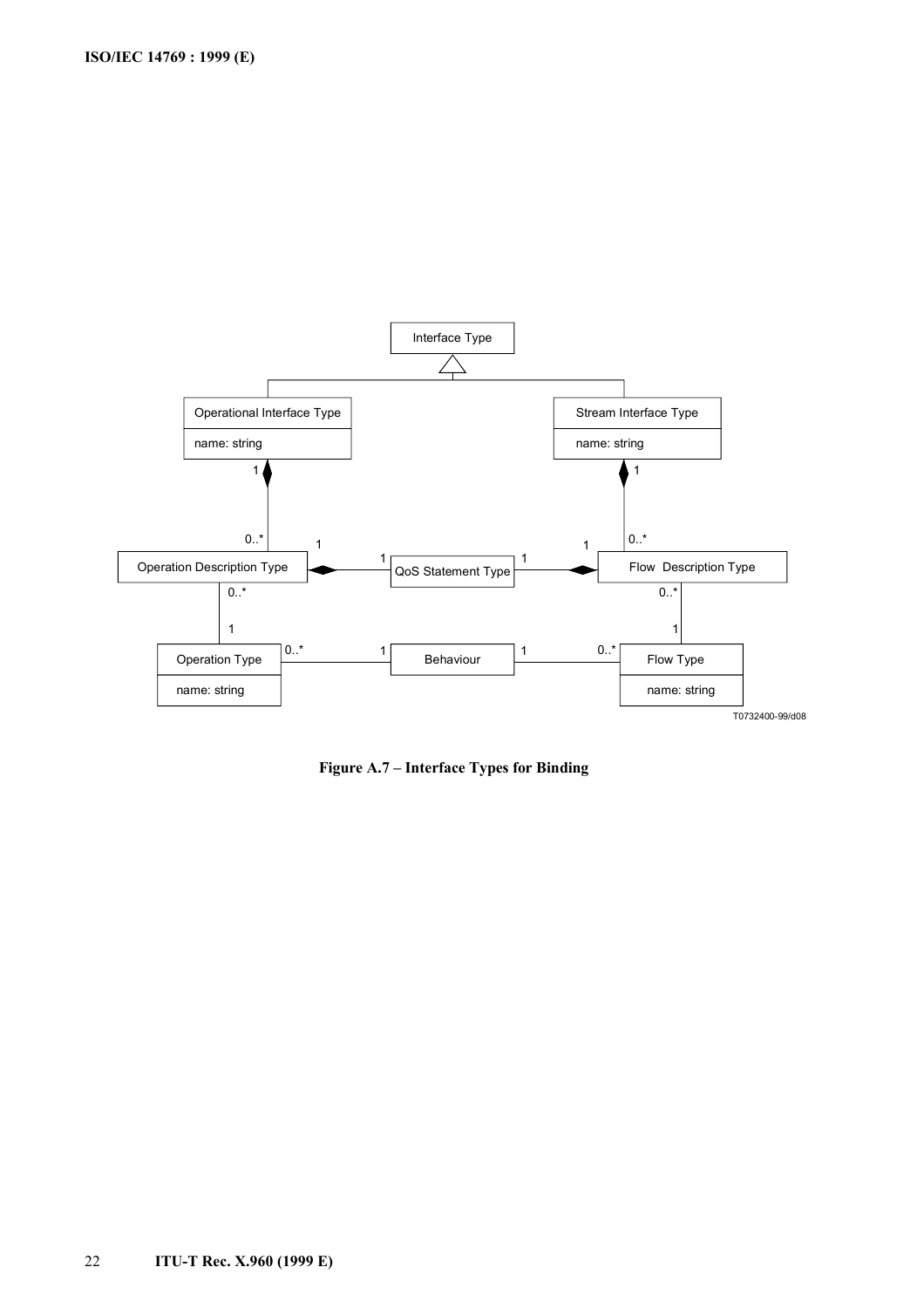# **Annex B**

# **Suggested type languages**

(This annex does not form an integral part of this Recommendation | International Standard)

This is an informative annex, documenting type languages suitable for the expression of target concepts in ODP Recommendations | International Standards.

- ODP IDL for the definition of computational operational interface signatures.
- TINA ODL (Object Definition Language) for the definition of computational object signatures, computational operational interface signatures, and computational stream interface signatures.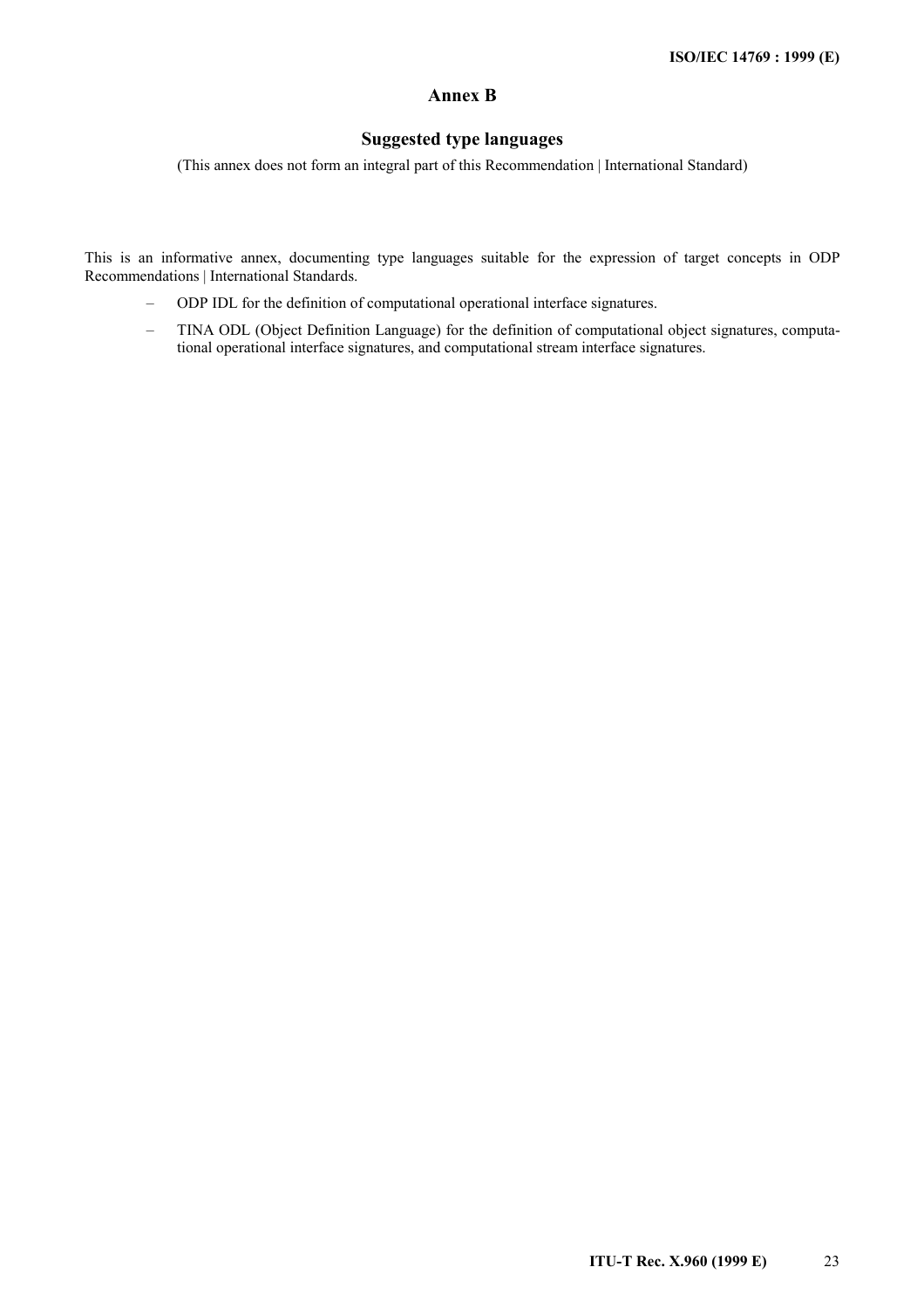# **Annex C**

# **Summary of Referenced Material in OMG Meta-Object Facility**

(This annex does not form an integral part of this Recommendation | International Standard)

# **C.1 Problems arising through reference to the OMG Meta-Object Facility specification**

This Recommendation | International Standard incorporates by reference technical material from the OMG Meta-Object Facility specification, especially for the information and computational specifications. As the OMG Meta-Object Facility specification was not prepared with a view to incorporation into this Recommendation | International Standard, the following should be borne in mind when reading the MOF specification:

- Only those sections of the MOF specification explicitly referenced in this annex form part of this Recommendation | International Standard. Table C.1 gives a complete summary of the sections of the MOF specification which form part of this Recommendation | International Standard.
- The referenced sections of the MOF specification can contain further references to material which is not part of this Recommendation | International Standard. Any material indirectly referenced in this way does not form part of this Recommendation | International Standard (unless this annex directly references it).
- The referenced sections of the MOF specification can use terms not defined in ODP standards and can use terms defined in ODP standards but with a different meaning.
- The format is not consistent with A.1000.

# **C.2 Relationship with the MOF specification**

Table C.1 shows the relationship between clauses of this ODP Type Repository Function and the sections of the OMG Meta-Object Facility specification incorporated by reference.

| Clause/annex of this ODP Type Repository<br>Function                   | Referenced Section/Annex of the OMG Meta-Object Facility specification                                                                                                                                                                                                                                                                                                                                                                    |
|------------------------------------------------------------------------|-------------------------------------------------------------------------------------------------------------------------------------------------------------------------------------------------------------------------------------------------------------------------------------------------------------------------------------------------------------------------------------------------------------------------------------------|
| Introduction                                                           |                                                                                                                                                                                                                                                                                                                                                                                                                                           |
| Clause 1: Scope                                                        |                                                                                                                                                                                                                                                                                                                                                                                                                                           |
| Clause 2: References                                                   |                                                                                                                                                                                                                                                                                                                                                                                                                                           |
| Clause 3: Definitions                                                  |                                                                                                                                                                                                                                                                                                                                                                                                                                           |
| Clause 4: Abbreviations                                                |                                                                                                                                                                                                                                                                                                                                                                                                                                           |
| Clause 5: Overview and Motivation                                      | - Section 2: "Facility Purpose and Use"                                                                                                                                                                                                                                                                                                                                                                                                   |
| Clause 6: Enterprise Specification                                     |                                                                                                                                                                                                                                                                                                                                                                                                                                           |
| Clause 7: Information Specification                                    | -Section 3: "MOF Model and Interfaces", excluding:<br>• IDL fragments<br>-Section 6: "MOF Semantics Details", excluding:<br>• Section 6.3: "MOF Data Type Encoding and Translation Conventions"<br>• Section 6.6: "MOF and MetaModel Extensibility Mechanisms"<br>• Section 6.7: "Inter-Repository Modelling"<br>-Annex B: "MODL description of the MOF" (but not as an integral part of this<br>Recommendation   International Standard) |
| Clause 8: Computational Specification                                  | -Section 3: "MOF Model and Interfaces" (only the IDL fragments)<br>-Section 4: "Facility Package"<br>-Section 5: "Reflective Package Type"<br>-Section 7: "The MOF Model to IDL Mapping"<br>-Annex A: "Meta-Object Facility IDL Summary"                                                                                                                                                                                                  |
| Clause 9: Conformance Statements and<br><b>Reference Points</b>        |                                                                                                                                                                                                                                                                                                                                                                                                                                           |
| Annex B: Suggested type languages                                      |                                                                                                                                                                                                                                                                                                                                                                                                                                           |
| Annex C: Summary of Referenced Material<br>in OMG Meta-Object Facility |                                                                                                                                                                                                                                                                                                                                                                                                                                           |

#### Table C.1 – Relationship between the ODP Type Repository Function and OMG Meta-Object Facility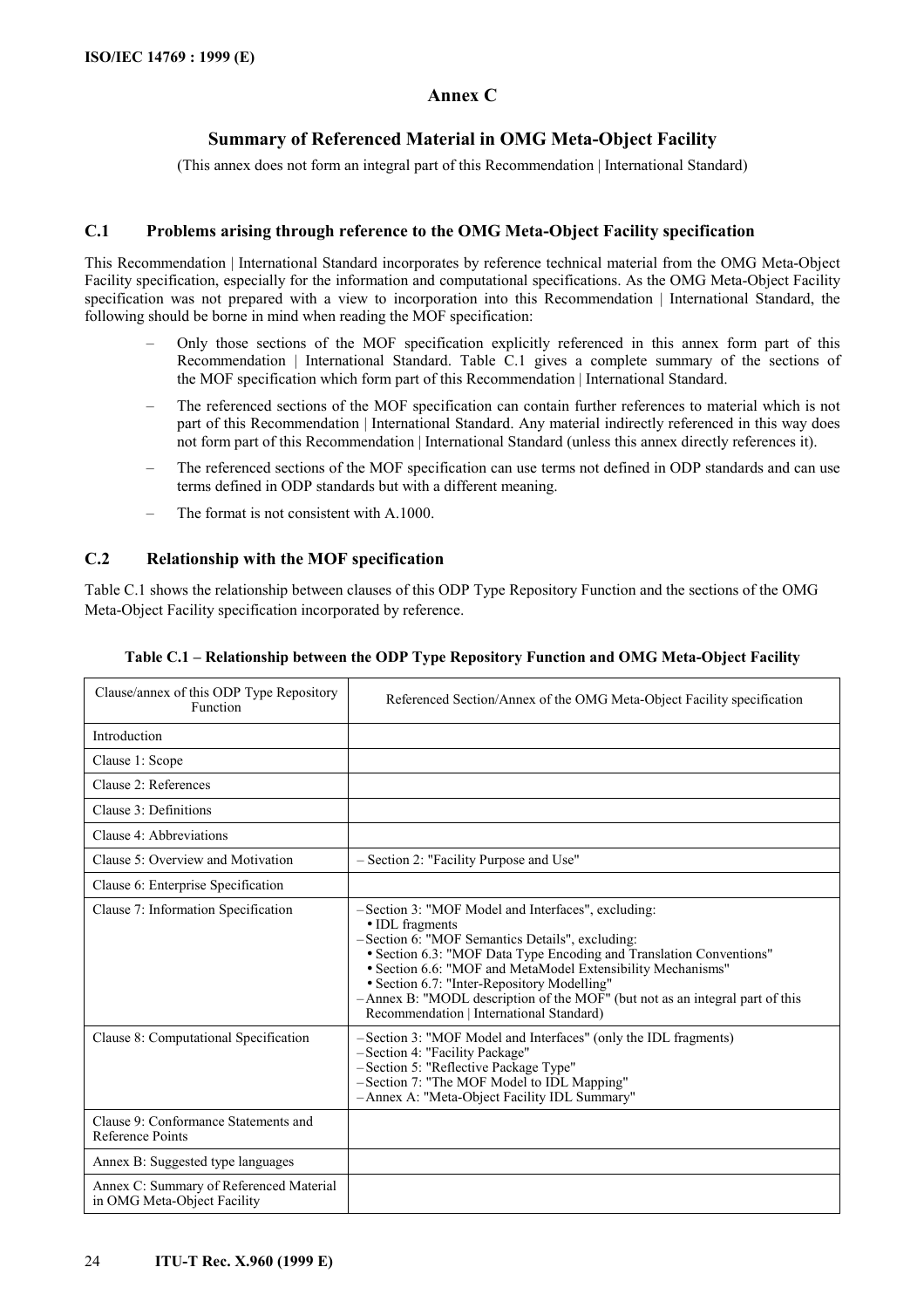# **Index of Terms**

NOTE – The index of the OMG Meta-Object Facility specification should be used to find terms which appear in the referenced sections of that document.

# **A**

action, 2, 15 action type, 15 additional information, 4, 17 announcement signature, 3, 14 ASN.1, iv, 1 association, 6

#### **B**

behaviour, iv, 2, 4, 6, 15, 17 binding, 1, 2, 5 binding object, 3, 14 binding type, 14, 15

# **C**

causality, 14 Causality, 15 causality information, 4 channel class, 4 community, 3, 6, 7, 8, 9 compilation, 5 compound binding, 3, 14 compound binding type, 14 computational interface, 3 computational interface signature, 3 computational interface type, 1, 3 computational language, iv computational object, 23 computational object signature, 3, 23 computational operational interface signature, iv, 23 computational specification, 1, 3, 12 computational viewpoint, iv, 3 consumer object, 2 contract, 15 CORBA, 5 CORBA IDL, iv, 12 Correspondences, 11, 12

creation (of an  $\langle X \rangle$ ), 2

# **D**

data type, 2, 15, 16 deletion (of an  $\langle X \rangle$ ), 2 direct reference type, 4, 17 domain, 2 dynamic schema, 3, 11, 12

# **E**

engineering interface reference, 3 engineering viewpoint, iv enterprise specification, iv, 3, 6 Enterprise Specification, 6 enterprise type, iv entities, 1 environment contract, iv, 2, 15 equivalence, iv

# **F**

Facility Package, 12, 13 federation, iv, 1, 3 Federation, 10 flow, 5 flow data type, 15, 16 flow description type, 4, 17, 18 flow signature type, 3, 14, 15, 16 flow type, 3, 4, 17

# **G**

General relationship model, 1 group information, 4 **I** 

identifier, 2 IDL template, 13 information, 2 information specification, 3, 11 Information Specification, 11 information viewpoint, 11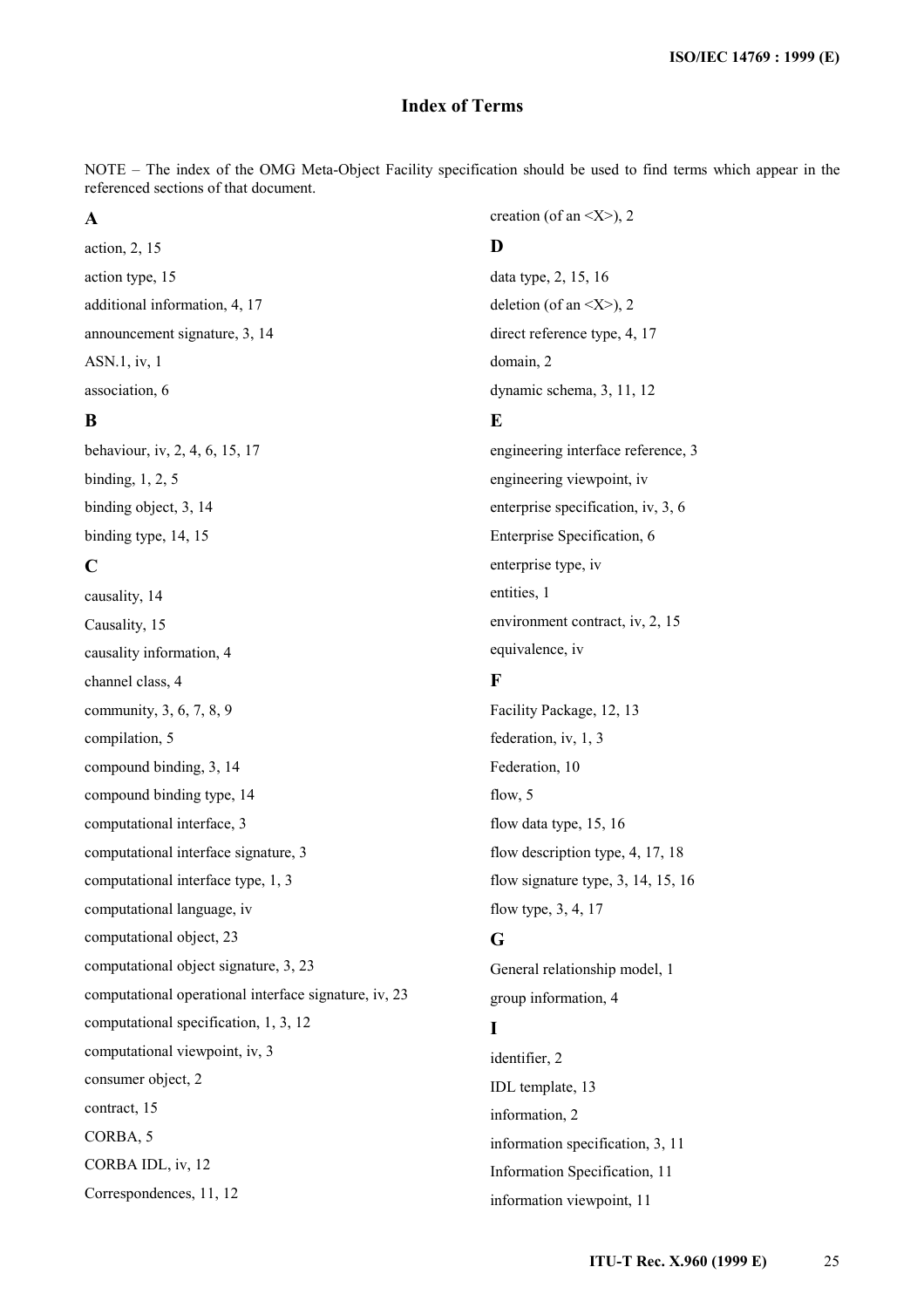#### **ISO/IEC 14769 : 1999 (E)**

instance (of a type), 2 instantiation (of an  $\langle X \rangle$ ), 3 interaction, 1 interface, 3, 5, 12, 13 Interface definition language, 2 Interface Definition Language, 5 interface description type, 4, 17 interface reference, 4 Interface Reference, 17 interface reference type, 17 Interface references and binding, 2 Interface References and Binding, 4 interface signature, 3 interface signature type, 14, 15 interface type, 4, 14, 15, 16, 17 interrogation signature, 3 interrogation signature type, 14, 16 invariant schema, 3, 11 invocation, 3 invocation signature type, 14, 15, 16 **L** 

location information, 4

# **M**

management constraint, 15 meta-meta-model, 6, 11 meta-model, 6, 11 Meta-Object Definition Language, 5 Meta-Object Facility, 2, 5, 6, 24 model, 6, 10, 11 MOF model, 10 MOF repository, 11

# **N**

name, 3 Naming Framework, 2 non-interpreted reference type, 4, 17 null reference type, 4, 17

# **O**

object, iv, 3, 5, 6 Object, 6, 12

Object Constraint Language (OCL), 5 Object Management Group, 2, 5 Object Management Group (OMG), 5 object signature, 3 object type, 14, 15 objective, 6 Objective, 6 obligation, 3 OCL, 11 ODP, iv, 5, 15, 16, 17 ODP Enterprise Language, 6 ODP function, iv ODP IDL, 5, 12, 23 ODP Interface References and Binding, 10 ODP Naming Framework, 1 ODP standard, 3 ODP system, 1, 3, 6 ODP type framework, 14 ODP Type Repository (TR), 5 ODP-RM, iv, 1, 5 ODP-RM Part 3: Architecture, 14, 15, 16 OMG, 5 opaque information, 4 Open distributed processing, 5 Open Distributed Processing: Reference Model, 5 operation, 3, 5 operation description type, 4, 17 operation signature type, 3, 14 operation type, 4, 17 operational interface signature, 3 operational interface signature type, 14 operational interface type, 4, 16, 17

# **P**

parameter data type, 15, 16 parameter signature type, 15, 16 parameter type, 16 policy, 3, 6 primitive binding, 3 primitive binding type, 14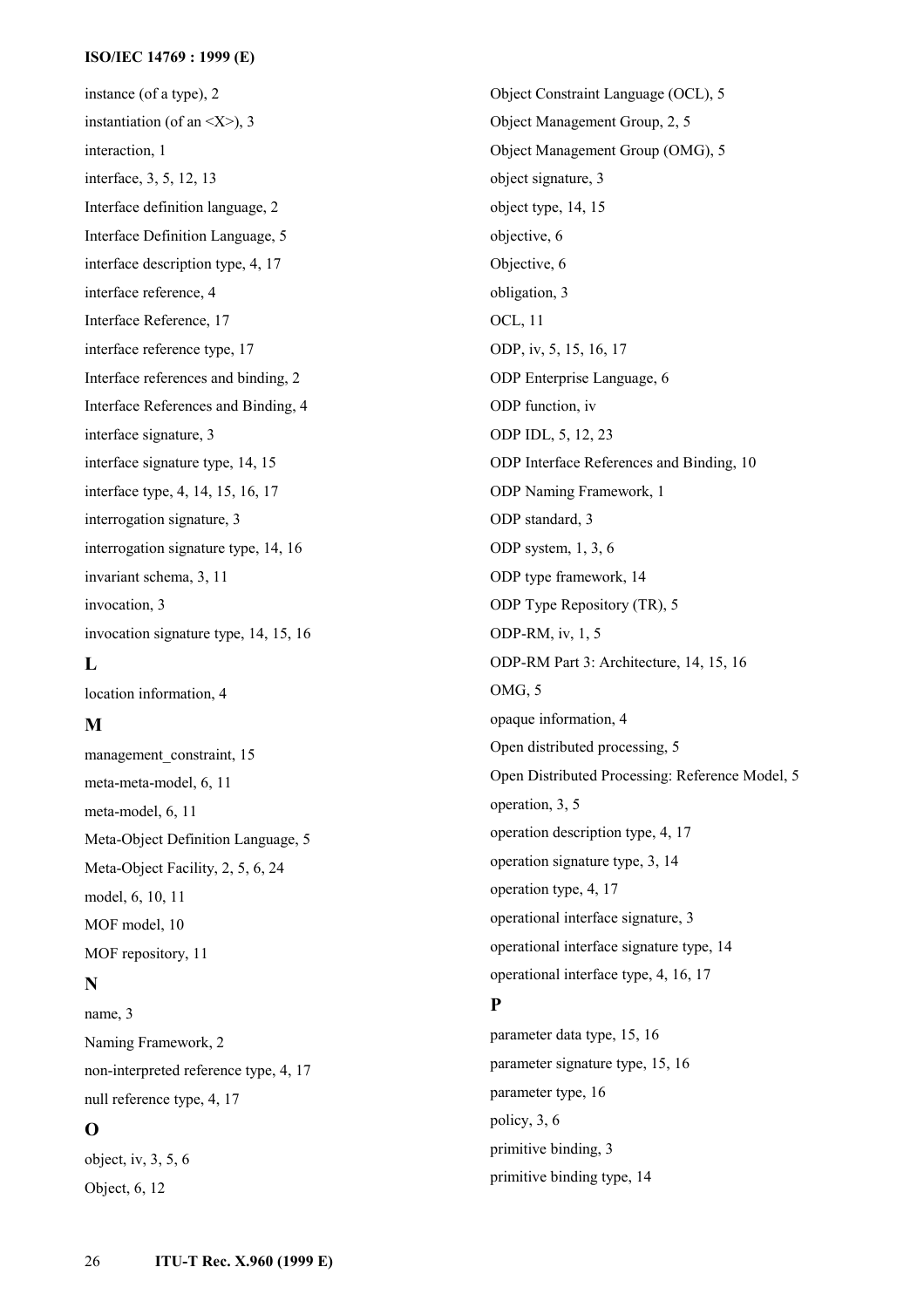primitive operation binding type, 14 primitive signal binding type, 3, 14 primitive stream binding type, 4, 14 property type, 4, 16 publication, 9, 10 Publication, 10

# **Q**

QoS statement type, 15, 17 quality-of-service statement type, 4

# **R**

reflective package, 11, 12 relation, 4 relationship, iv, 1, 4, 6 relationship type, 4, 15, 16, 17 relocation information, 4 role, 3, 4, 6, 7 Role, 6, 7, 8 role type, 14, 15, 16

# **S**

security information, 4 service, 5 service invocation, 5 service offer, 4 service type, 4, 16 signal, 5 signal interface signature type, 4 signal signature type, 4, 14, 15, 16 state (of an object), 3 static schema, 4, 11, 12 stream, 5 stream interface signature type, 4, 14 stream interface type, 4, 16, 17 subtype, 3, 15, 16 subtype relationship, iv supertype, 3, 15, 16 **T**  target concept, iv, 5

template, 3, 5, 6

termination signature type, 4, 15, 16 TR type description, 9 TR type system, 6 TR type system description, 7, 8, 9, 11 TR type system description storage, 9 TR type system query, 8 TR type system representation, 9 TR type system user, 8 trading function, 2, 4, 16 type, iv, 1, 3, 4, 5, 6 type author, 8 type creation, 8 type definition, iv, 5 type deletion, 8 type description, iv, 1, 6, 8, 9, 11 type description storage, 9 type domain, iv type language, iv, 1, 5, 23 type modification, 8 type publication, 8 type publisher, 8 type relation, 5, 6 type relationship, 6 type repository, iv, 1, 6, 9 Type repository, 5, 8, 11 type repository communities, 6, 7, 8 type repository community creation, 9 type repository function, iv, 1, 6 Type repository interworking, 10 type representation, 9 type system, iv, 1, 6 type system author, 8 type system creation, 8 type system deletion, 8 type system description, 6, 8, 9, 11 Type system interworking, 10 type system modification, 8 type system publication, 8 type system publisher, 8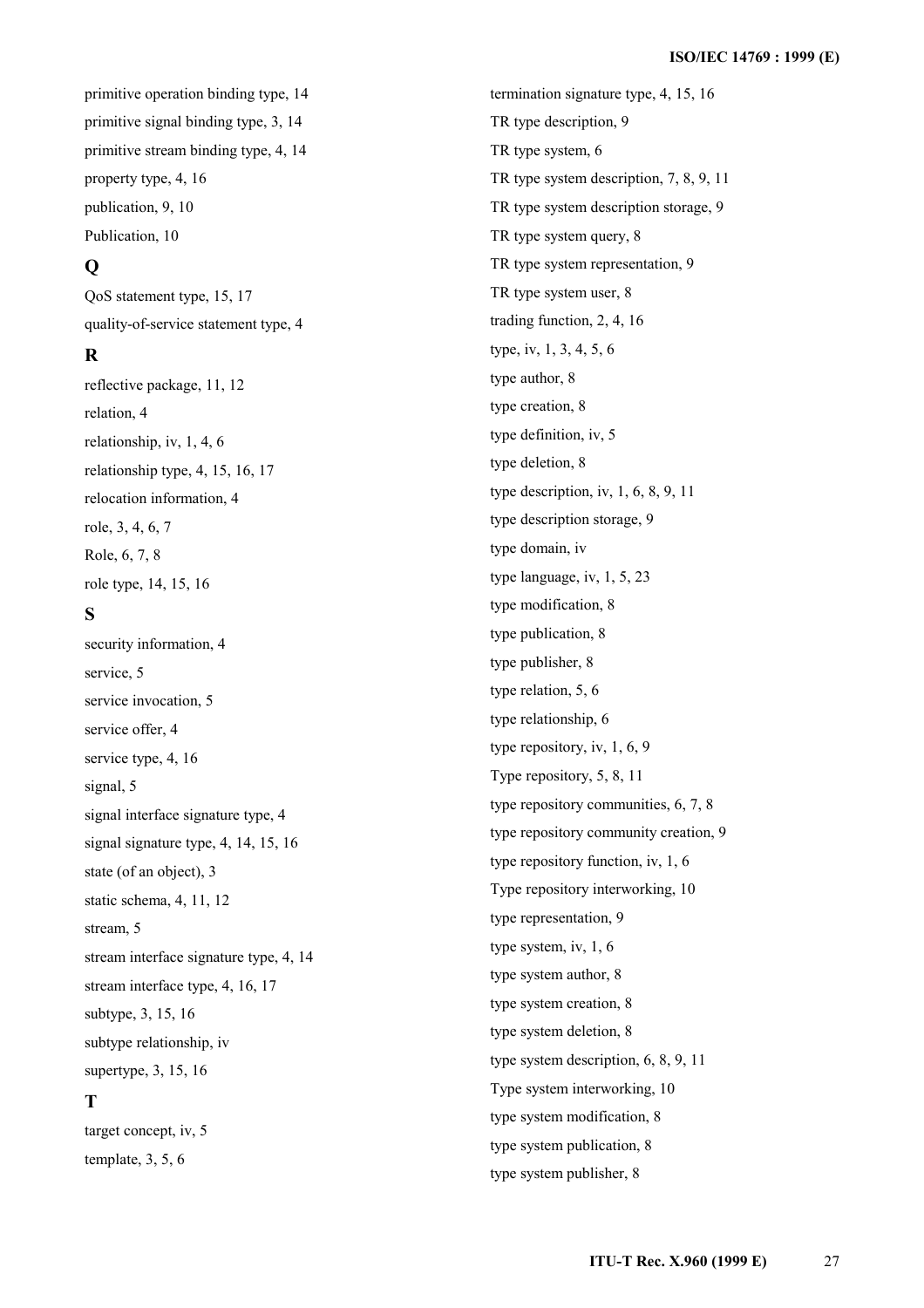# **ISO/IEC 14769 : 1999 (E)**

type system query, 8 type system user, 8 type system verification, 8 type systems, 5 type user, 8 type verification, 8 TypeCode, 12

# **U**

Unified Modelling Language (UML), 2, 5, 11, 14 usage\_constraint, 15

# **V**

verification, 9

viewpoint, iv, 3

viewpoint languages, iv